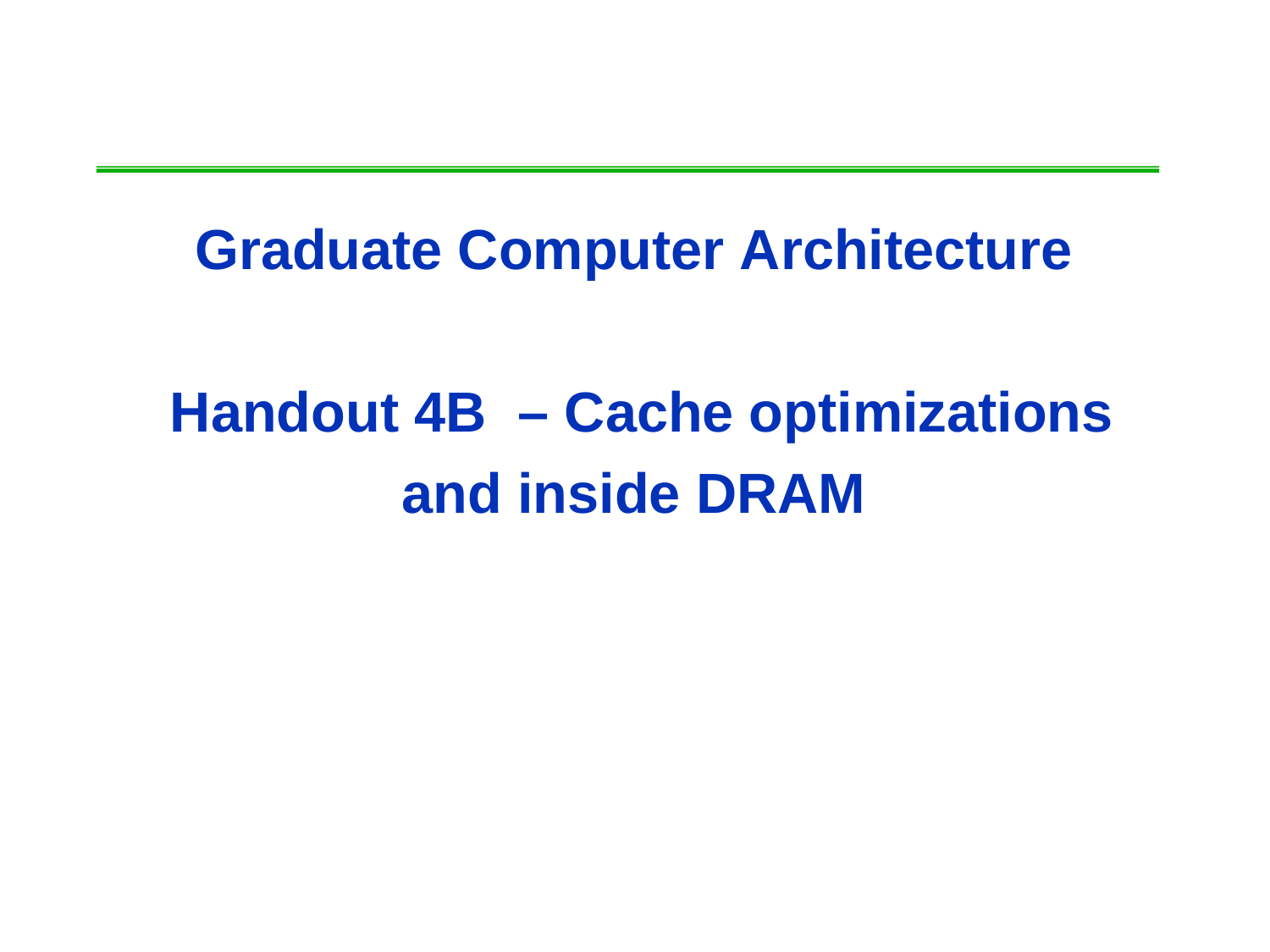### **Outline**

- **11 Advanced Cache Optimizations**
- **What inside DRAM?**
- **Summary**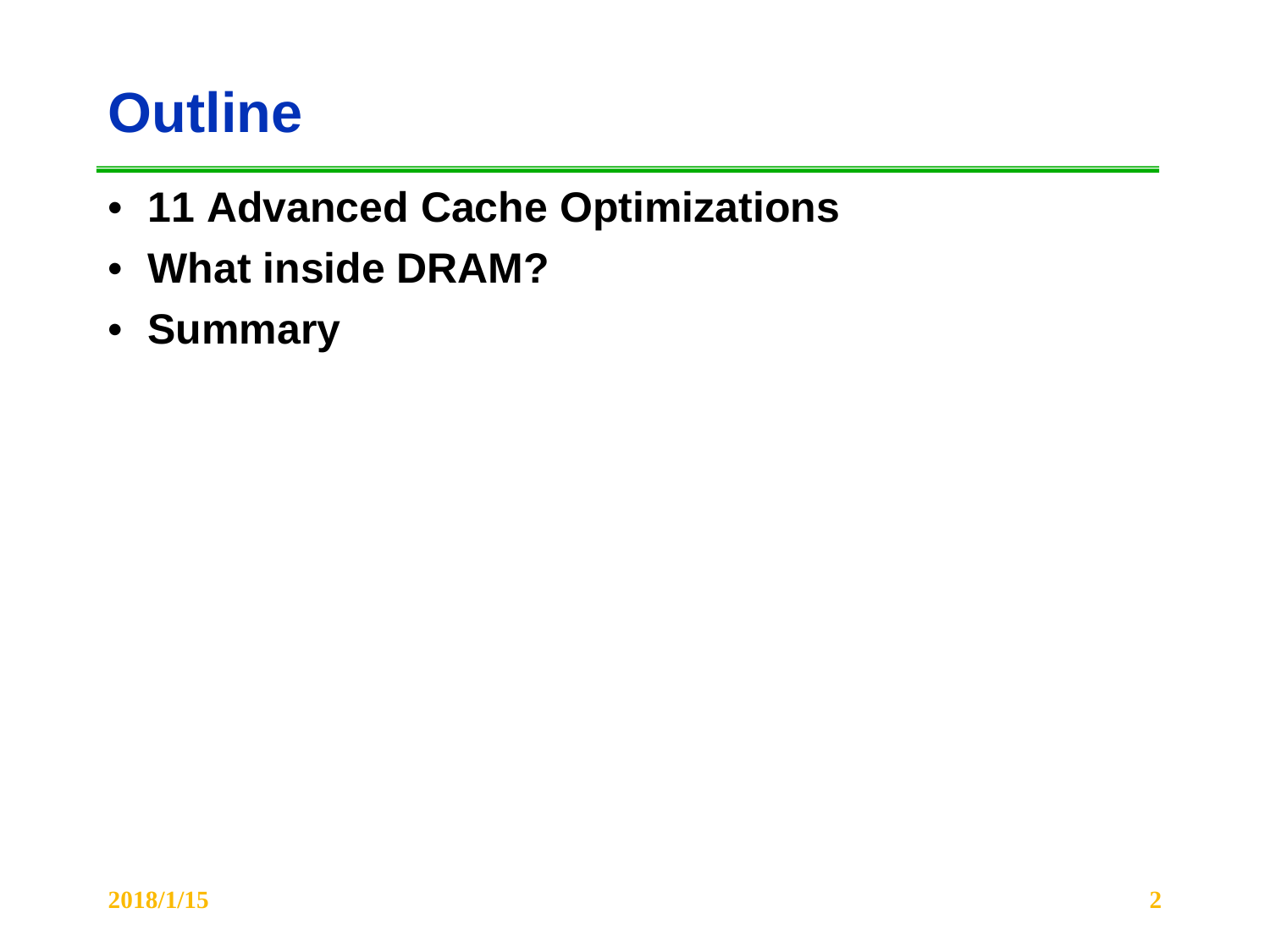### **Why More on Memory Hierarchy?**

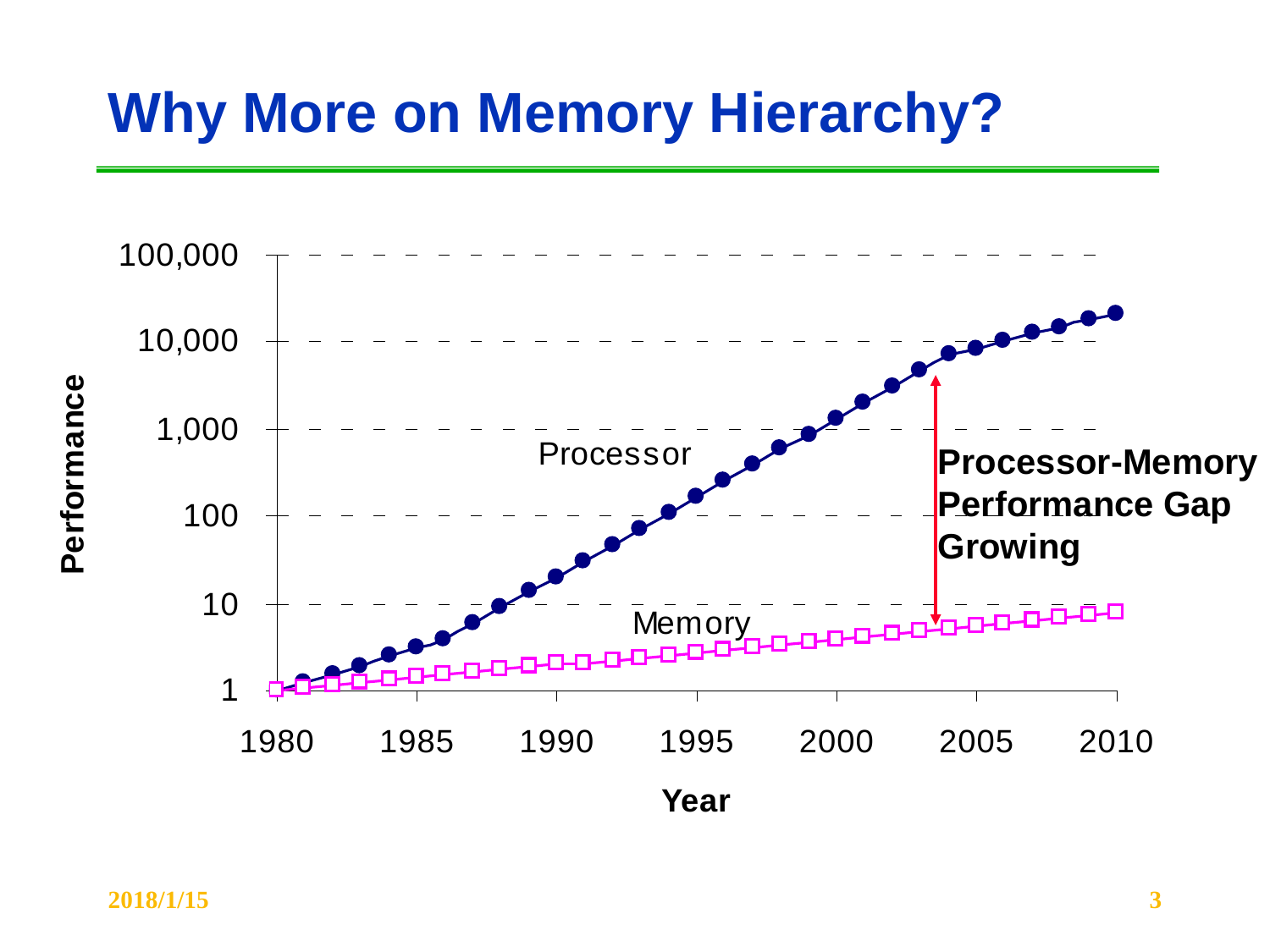### **Review: 6 Basic Cache Optimizations**

- **Reducing hit time**
- **1. Giving Reads Priority over Writes** 
	- **E.g., Read complete before earlier writes in write buffer**
- **2. Avoiding Address Translation during Cache Indexing**
- **Reducing Miss Penalty**
- **3. Multilevel Caches**
- **Reducing Miss Rate**
- **4. Larger Block size (Compulsory misses)**
- **5. Larger Cache size (Capacity misses)**
- **6. Higher Associativity (Conflict misses)**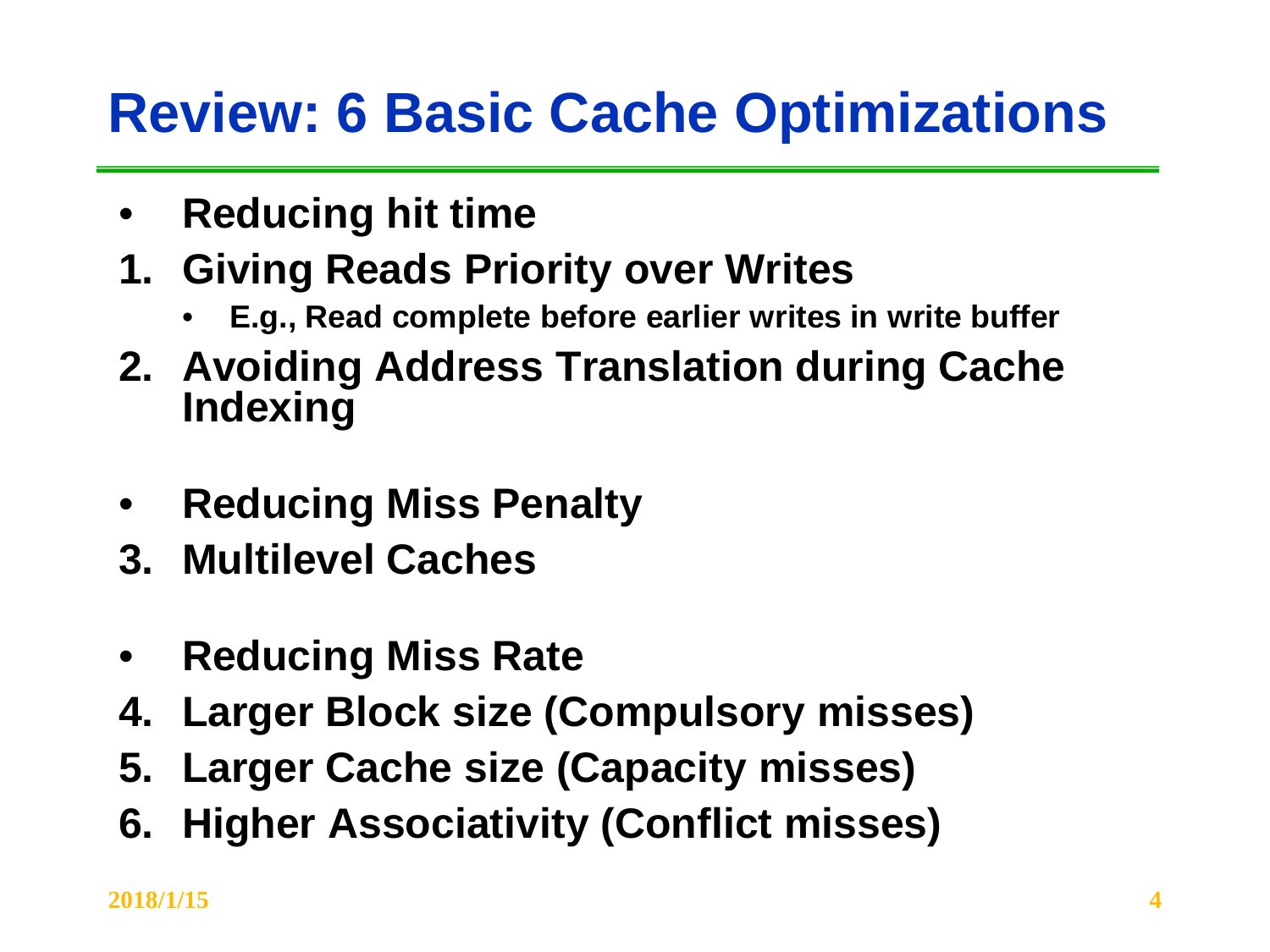# **11 Advanced Cache Optimizations**

- **Reducing hit time**
- **1.Small and simple caches**
- **2.Way prediction**
- **3.Trace caches**
- **Increasing cache bandwidth**
- **4.Pipelined caches**
- **5.Multibanked caches**
- **6.Nonblocking caches**
- **Reducing Miss Penalty**
- **7. Critical word first**
- **8. Merging write buffers**
- **Reducing Miss Rate**
- **9. Compiler optimizations**
- **Reducing miss penalty or miss rate via parallelism**
- **10.Hardware prefetching**
- **11.Compiler prefetching**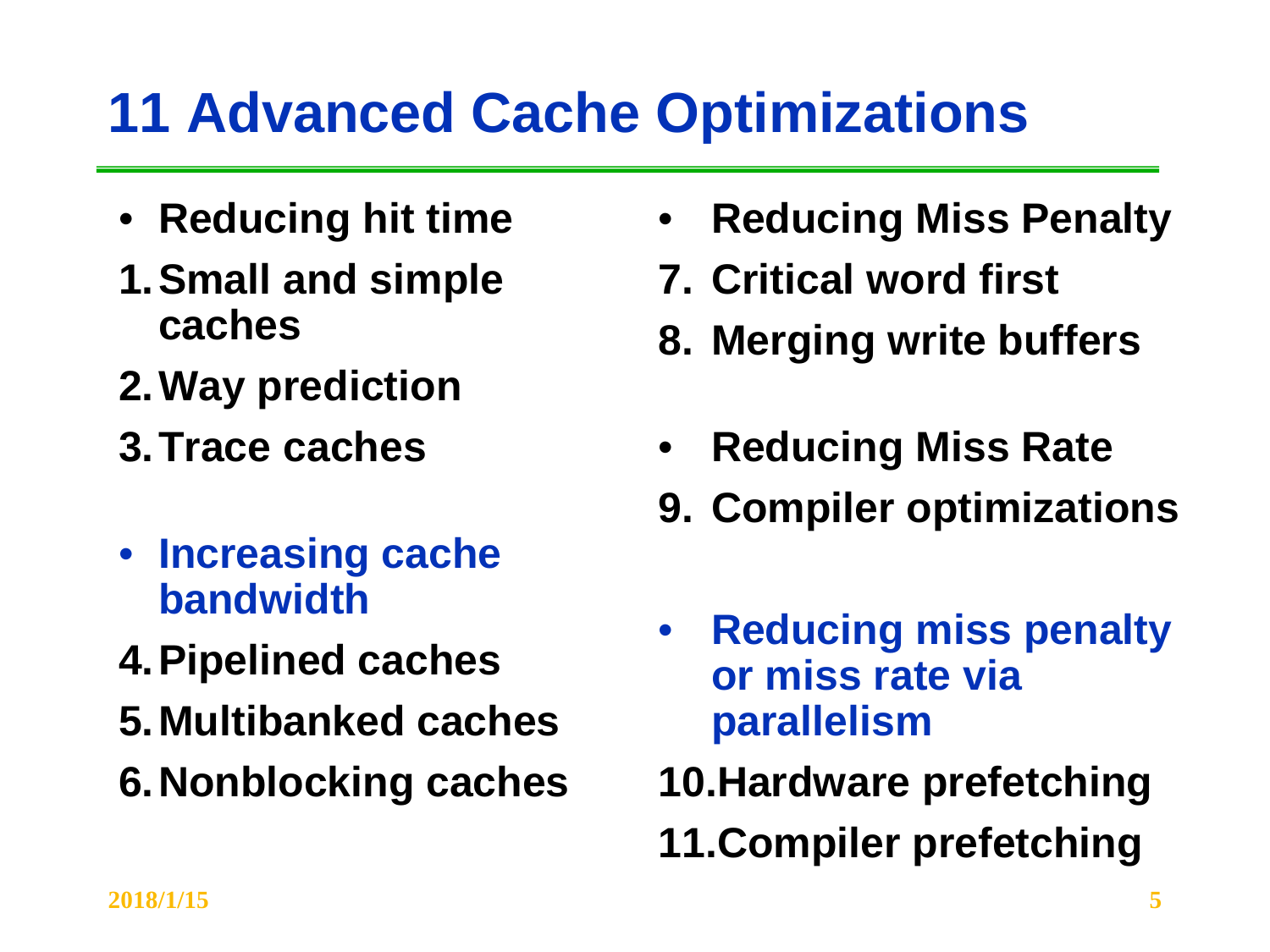### **1. Fast Hit times via Small and Simple Caches**

- **Index tag memory and then compare takes time**
- $\Rightarrow$  **Small cache can help hit time since smaller memory takes less time to index**
	- **E.g., L1 caches same size for 3 generations of AMD microprocessors: K6, Athlon, and Opteron**
	- **Also L2 cache small enough to fit on chip with the processor avoids time penalty of going off chip**
- **Simple** ⇒ **direct mapping**
	- **Can overlap tag check with data transmission since no choice**
- **Access time estimate for 90 nm using CACTI model 4.0**
	- **Median ratios of access time relative to the direct-mapped caches are 1.32, 1.39, and 1.43 for 2-way, 4-way, and 8-way caches**

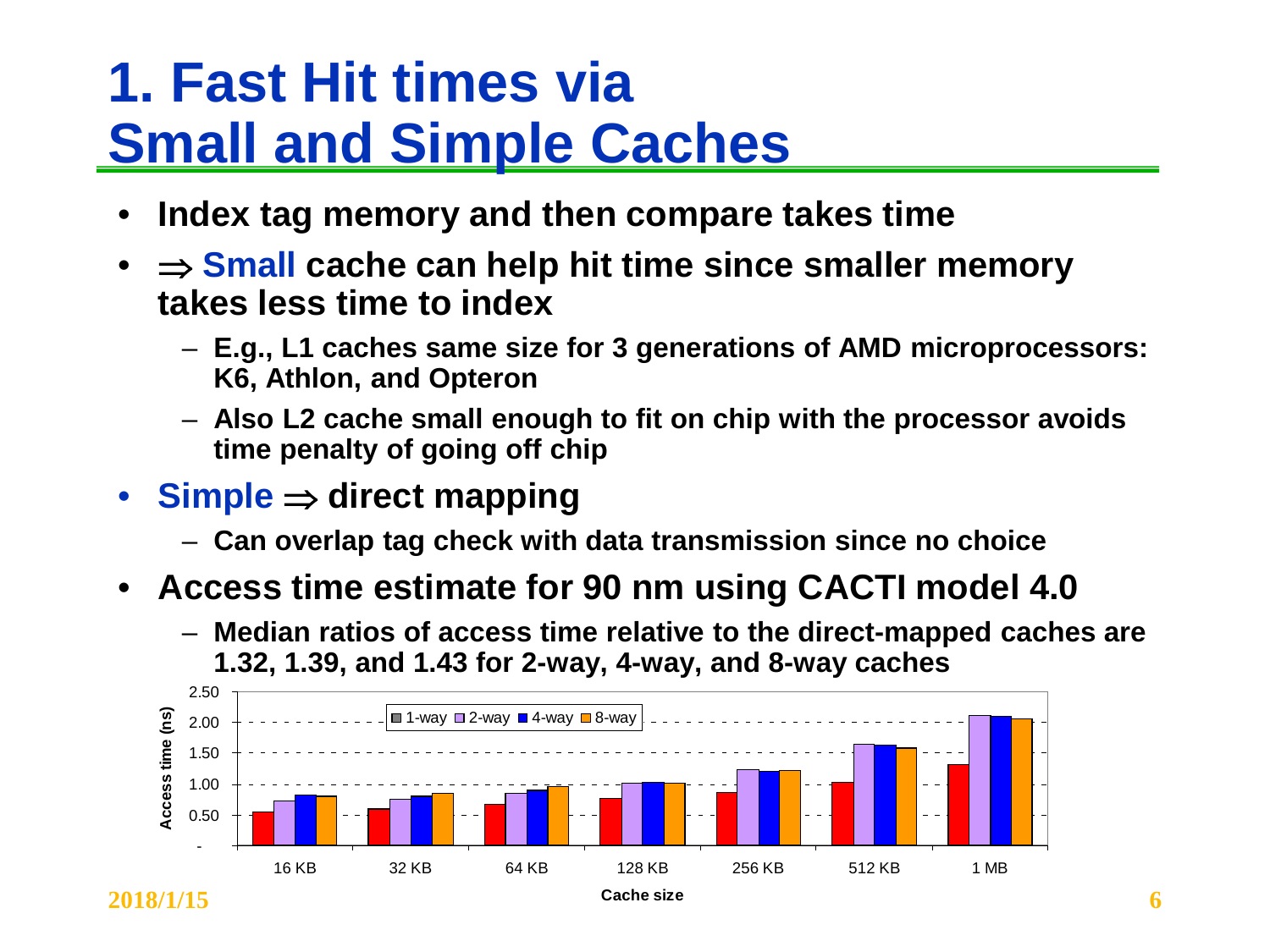### **2. Fast Hit times via Way Prediction**

- **How to combine fast hit time of Direct Mapped and have the lower conflict misses of 2-way SA cache?**
- **Way prediction: keep extra bits in cache to predict the "way," or block within the set, of next cache access.** 
	- **Multiplexor is set early to select desired block, only 1 tag comparison performed that clock cycle in parallel with reading the cache data**
	- **Miss** ⇒ **1st check other blocks for matches in next clock cycle**

**Hit Time**

**Way-Miss Hit Time Miss Penalty**

- **Accuracy** ≈ **85%**
- **Drawback: CPU pipeline is hard if hit takes 1 or 2 cycles**
	- **Used for instruction caches vs. data caches**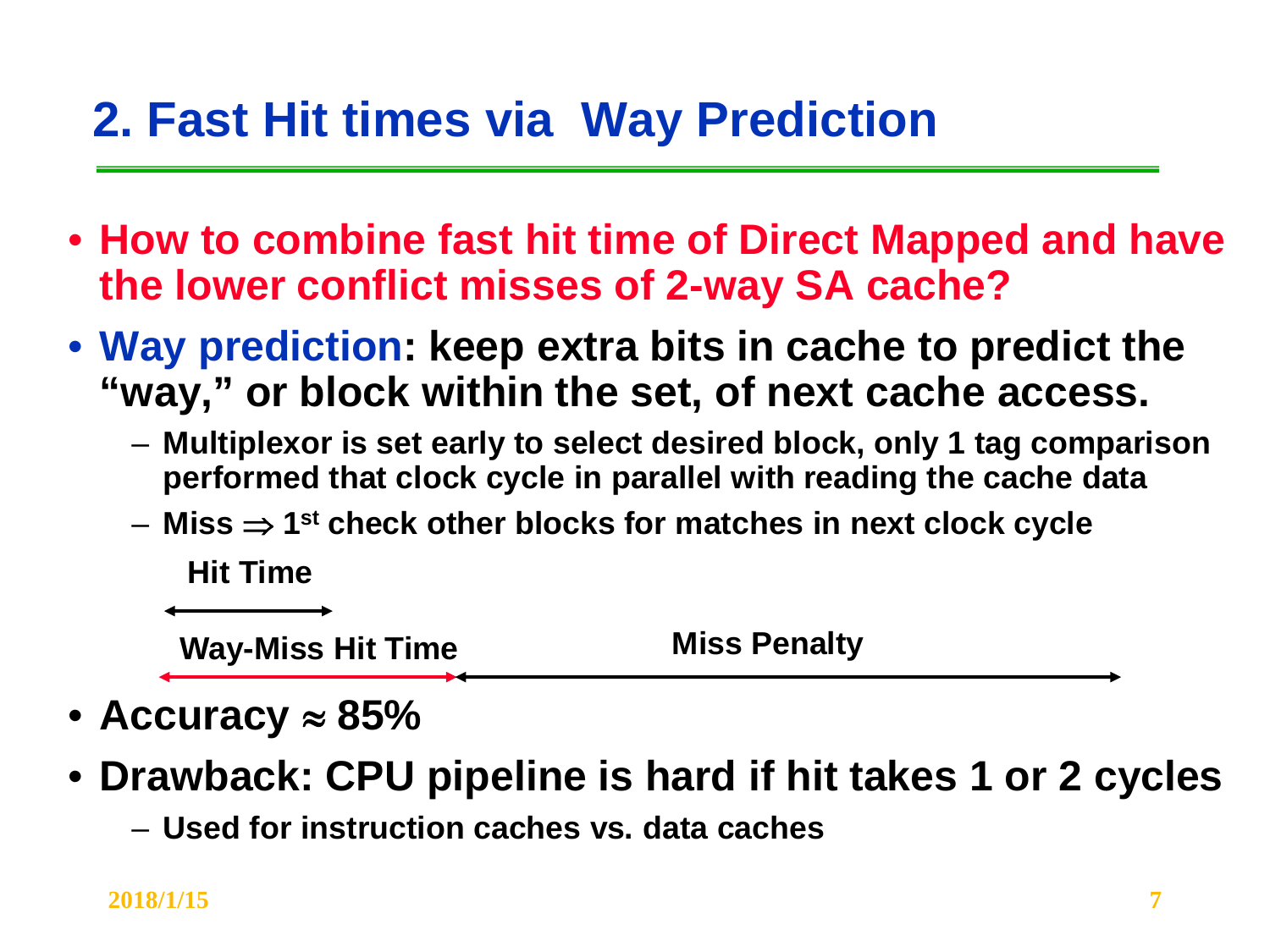### **3. Fast Hit times via Trace Cache (Pentium 4 only; and last time?)**

- **Find more instruction level parallelism? How avoid translation from x86 to microops?**
- **Trace cache in Pentium 4**
- **1. Dynamic traces of the executed instructions vs. static sequences of instructions as determined by layout in memory**
	- **Built-in branch predictor**
- **2. Cache the micro-ops vs. x86 instructions**
	- **Decode/translate from x86 to micro-ops on trace cache miss**
- **+ 1.** ⇒ **better utilize long blocks (don't exit in middle of block, don't enter at label in middle of block)**
- **1.** ⇒ **complicated address mapping since addresses no longer aligned to power-of-2 multiples of word size**
- **2018/1/15 8 - 1.** ⇒ **instructions may appear multiple times in multiple dynamic traces due to different branch outcomes**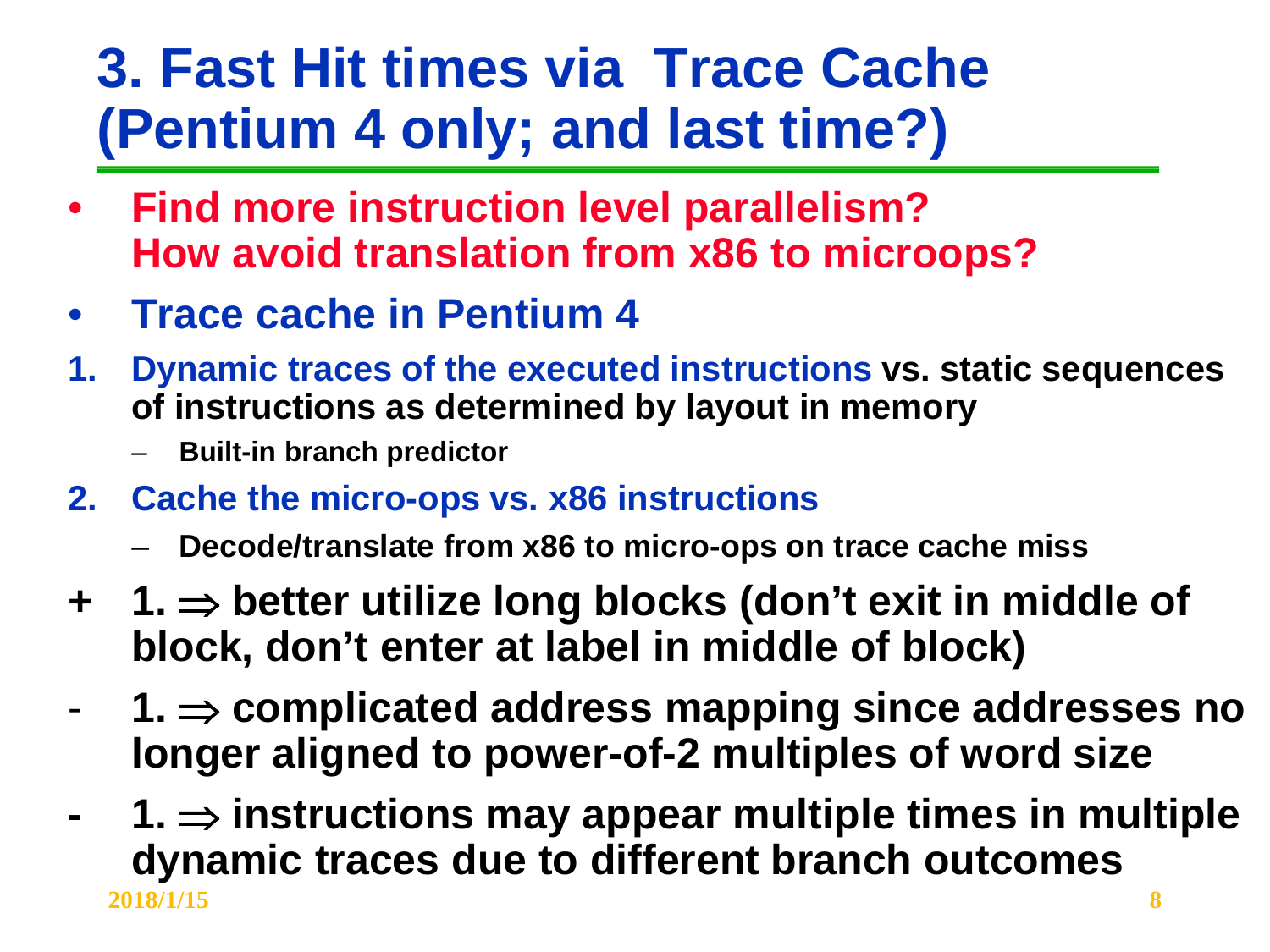### **Our work: index-based FIFO trace**



Discard the oldest instruction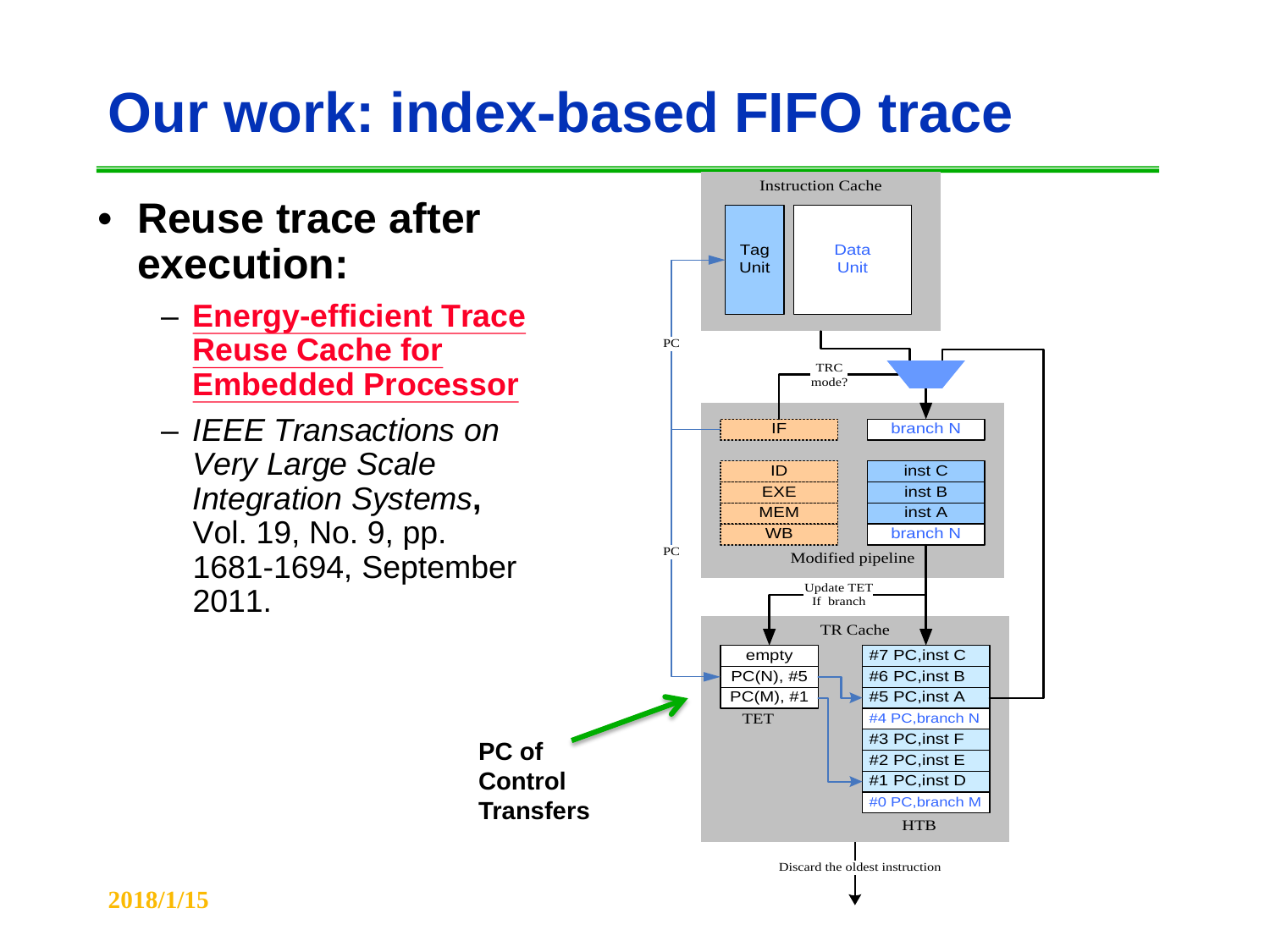### **4: Increasing Cache Bandwidth by Pipelining**

- **Pipeline cache access to maintain bandwidth, but higher latency**
- **Instruction cache access pipeline stages:**
	- **1: Pentium**
	- **2: Pentium Pro through Pentium III**
	- **4: Pentium 4**
- ⇒ **greater penalty on mispredicted branches**
- ⇒ **more clock cycles between the issue of the load and the use of the data**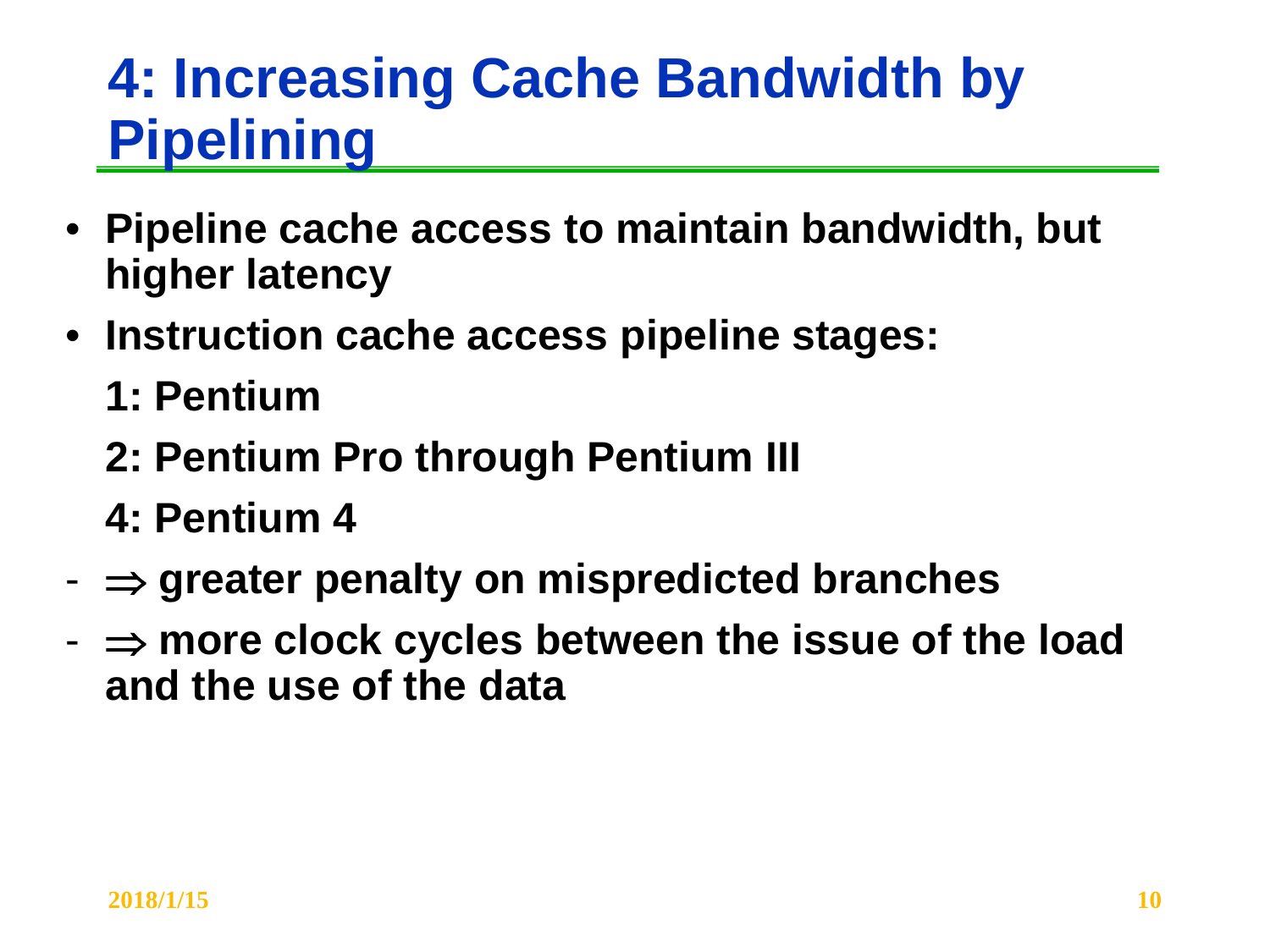### **Pipeline Cache Access**



major functional units of the Ucache.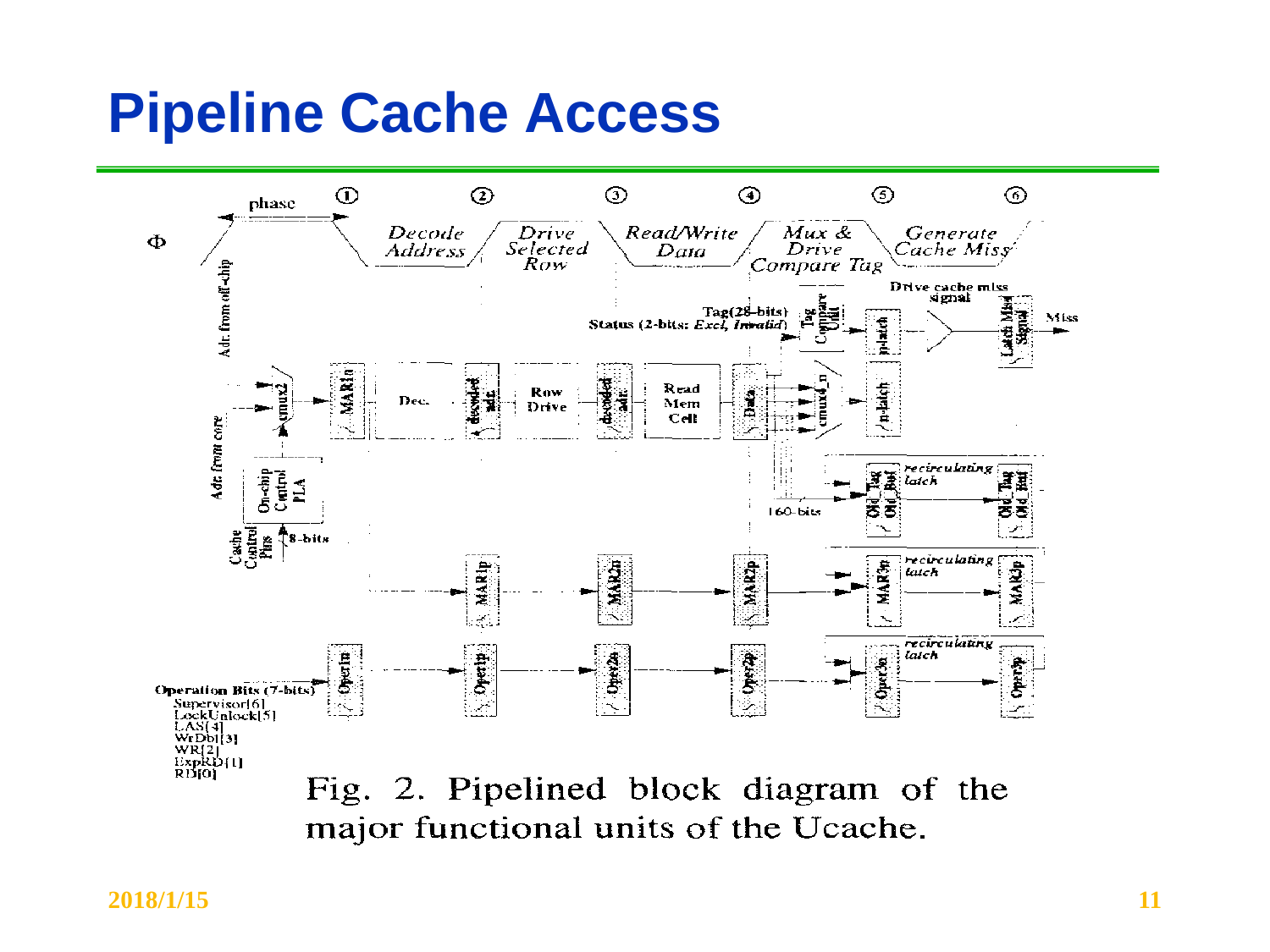### **5. Increasing Cache Bandwidth: Non-Blocking Caches**

- *Non-blocking cache* **or** *lockup-free cache* **allow data cache to continue to supply cache hits during a miss**
	- **requires Memory Status Holding Registers or out-of-order execution**
	- **requires multi-bank memories**
- **"***hit under miss***" reduces the effective miss penalty by working during miss vs. ignoring CPU requests**
- **"***hit under multiple miss***" or "***miss under miss***" may further lower the effective miss penalty by overlapping multiple misses**
	- **Significantly increases the complexity of the cache controller as there can be multiple outstanding memory accesses**
	- **Requires muliple memory banks (otherwise cannot support)**
	- **Penium Pro allows 4 outstanding memory misses**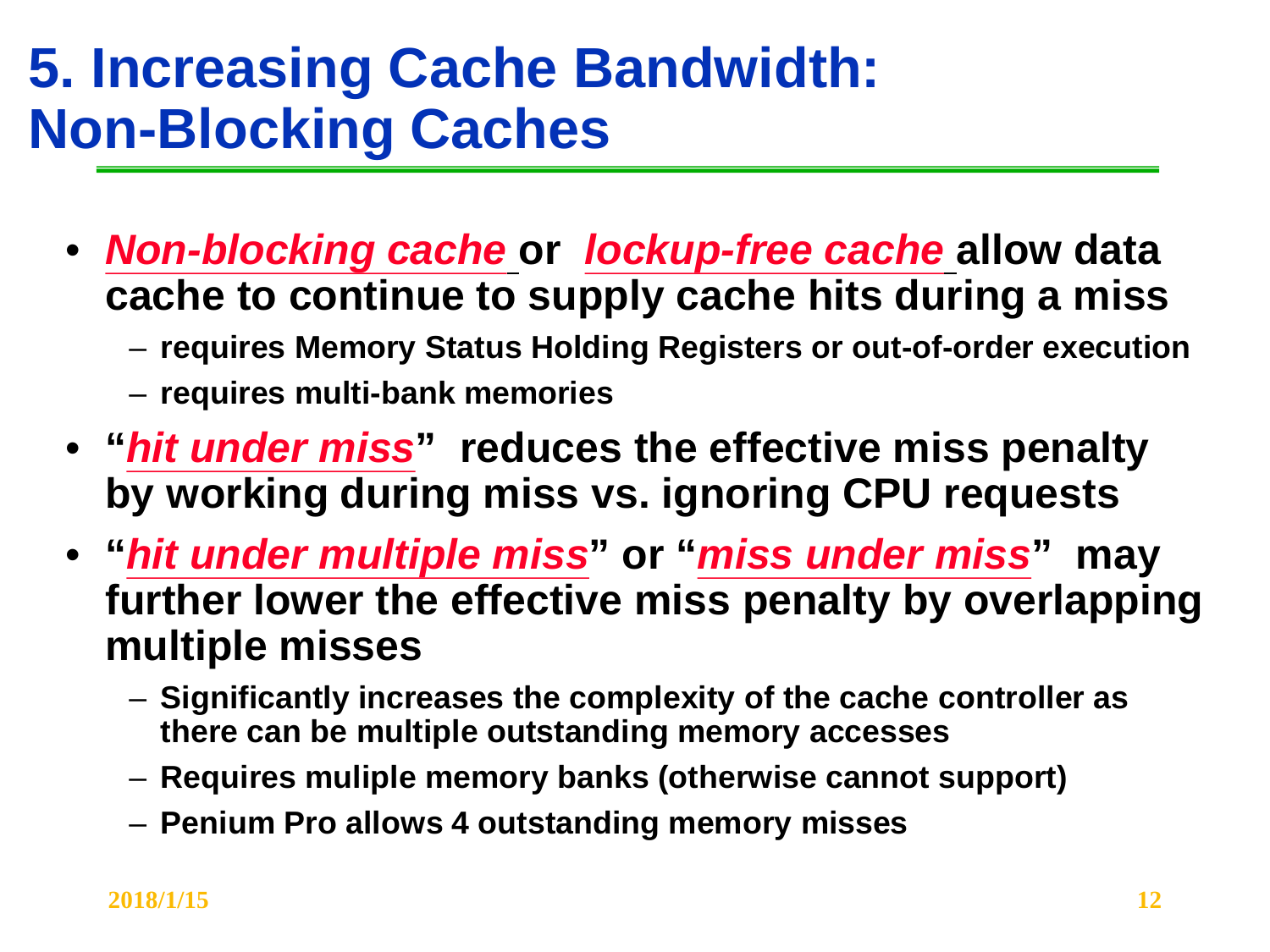### **6: Increasing Cache Bandwidth via Multiple Banks**

- **Rather than treat the cache as a single monolithic block, divide into independent banks that can support simultaneous accesses**
	- **E.g.,T1 ("Niagara") L2 has 4 banks**
- **Banking works best when accesses naturally spread themselves across banks** ⇒ **mapping of addresses to banks affects behavior of memory system**
- **Simple mapping that works well is "sequential interleaving"** 
	- **Spread block addresses sequentially across banks**
	- **E,g, if there 4 banks, Bank 0 has all blocks whose address modulo 4 is 0; bank 1 has all blocks whose address modulo 4 is 1; …**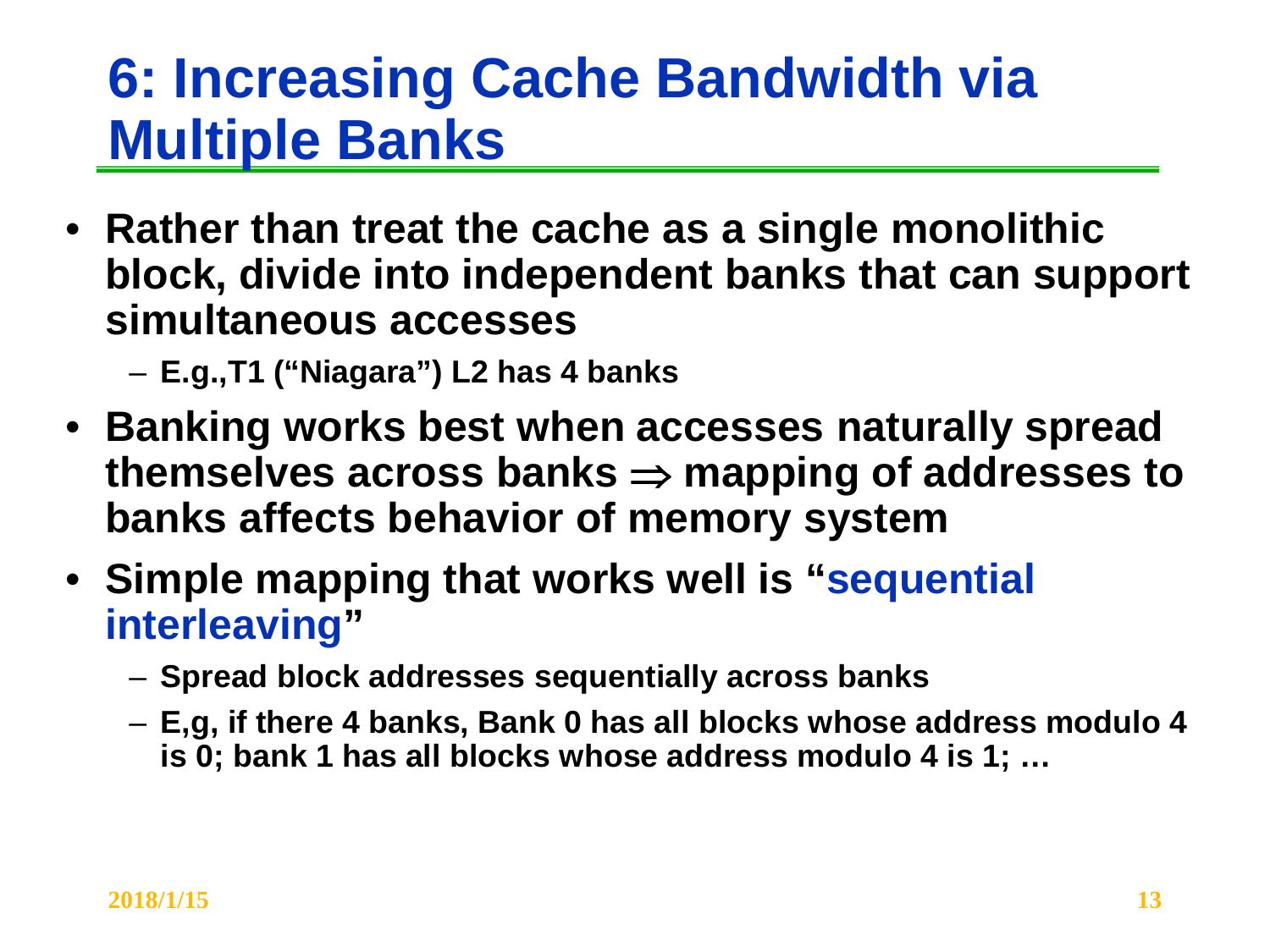### **7. Reduce Miss Penalty: Early Restart and Critical Word First**

- **Don't wait for full block before restarting CPU**
- *Early restart***—As soon as the requested word of the block arrives, send it to the CPU and let the CPU continue execution**
	- Spatial locality  $\Rightarrow$  tend to want next sequential word
- *Critical Word First***—Request the missed word first from memory and send it to the CPU as soon as it arrives; let the CPU continue execution while filling the rest of the words in the block**
	- **Long blocks more popular today** ⇒ **Critical Word 1st Widely used**

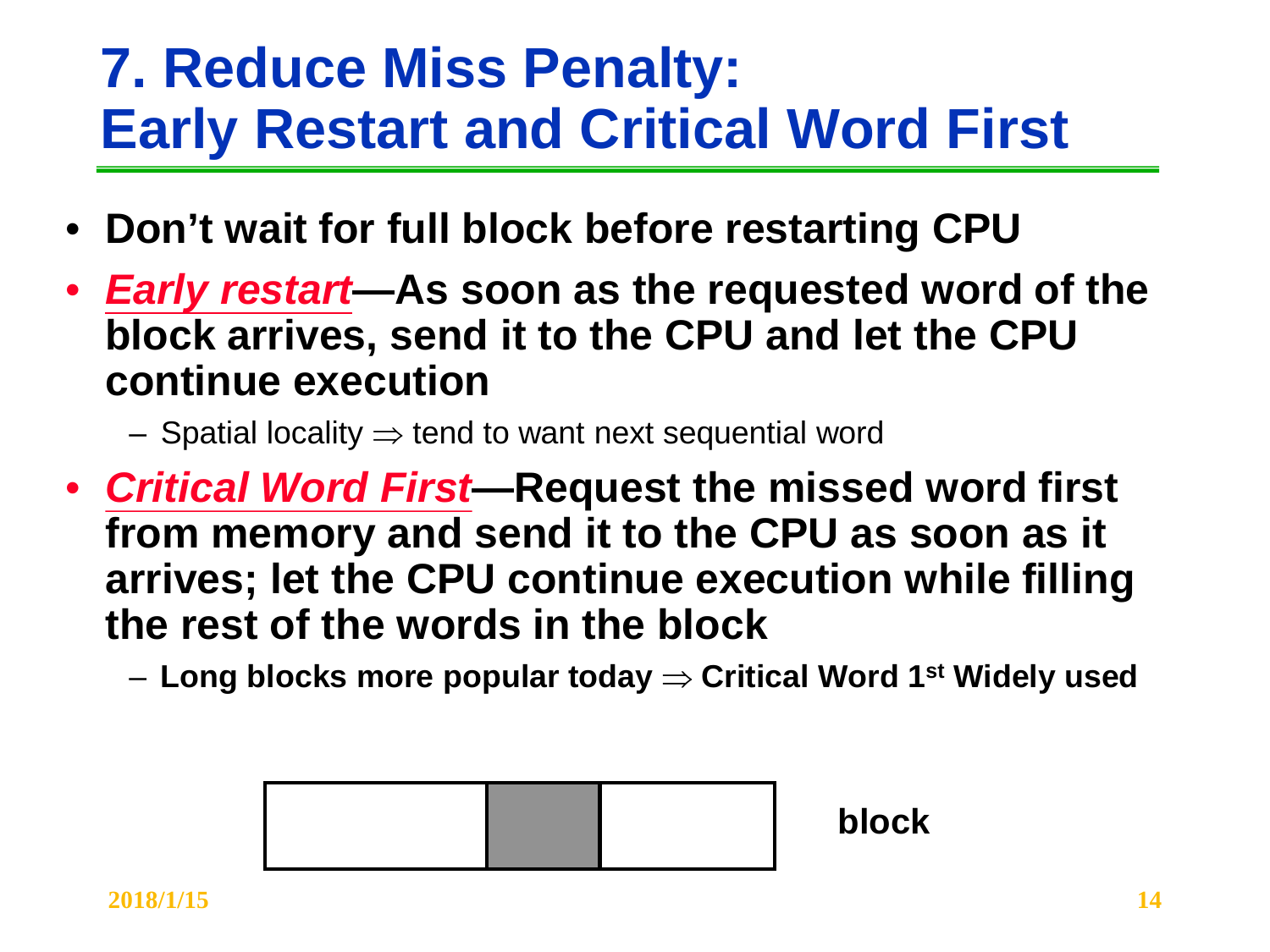### **8. Merging Write Buffer to Reduce Miss Penalty**

- **Write buffer to allow processor to continue while waiting to write to memory**
- **If buffer contains modified blocks, the addresses can be checked to see if address of new data matches the address of a valid write buffer entry**
- **If so, new data are combined with that entry**
- **Increases block size of write for write-through cache of writes to sequential words, bytes since multiword writes more efficient to memory**
- **The Sun T1 (Niagara) processor, among many others, uses write merging**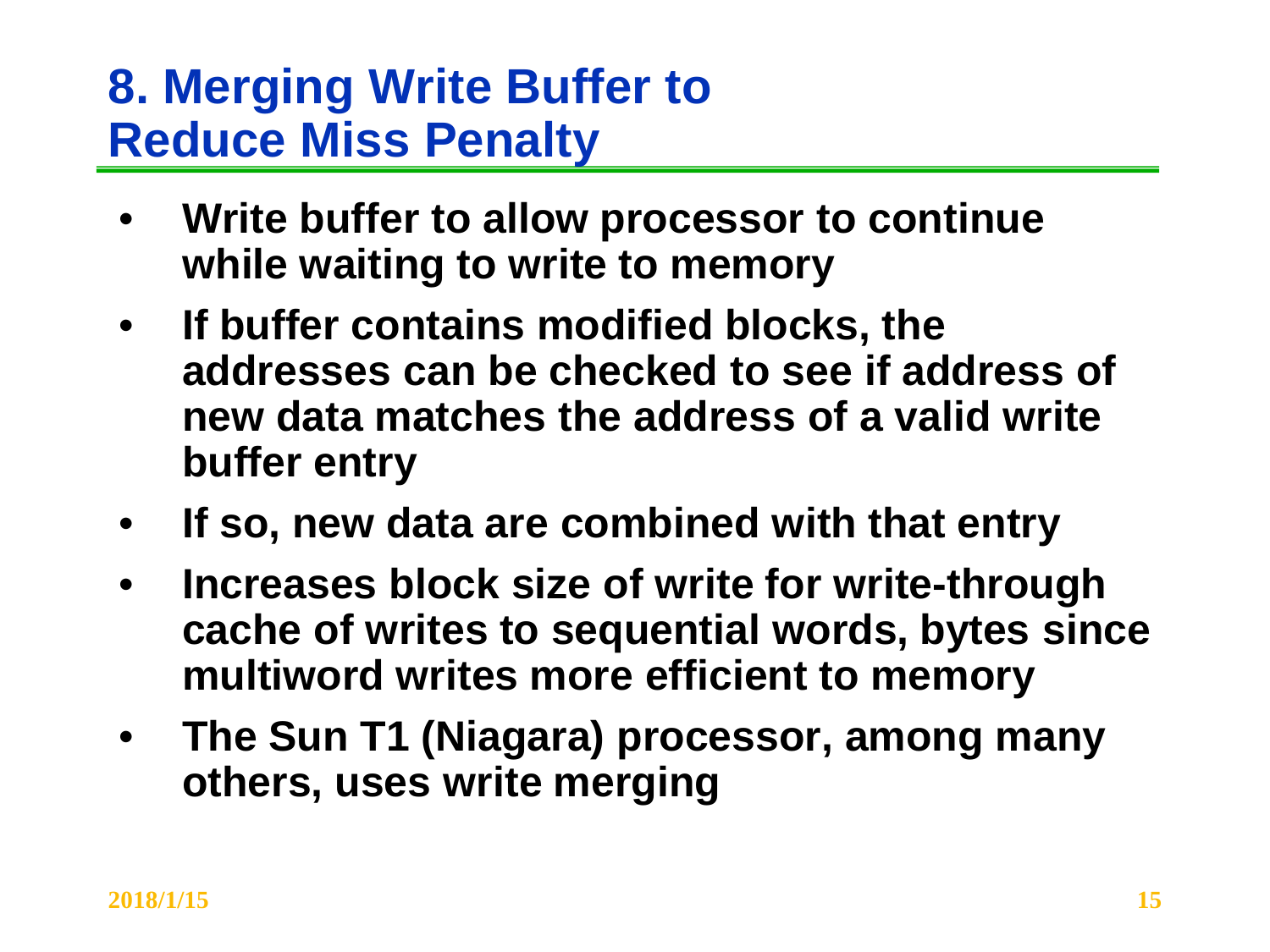### **9. Reducing Misses by Compiler Optimizations**

#### • **Instructions**

- **Reorder procedures in memory so as to reduce conflict misses**
- **Profiling to look at conflicts(using tools they developed)**

#### • **Data**

- *Merging Arrays***: improve spatial locality by single array of compound elements vs. 2 arrays**
- *Loop Interchange***: change nesting of loops to access data in order stored in memory**
- *Loop Fusion***: Combine 2 independent loops that have same looping and some variables overlap**
- *Blocking***: Improve temporal locality by accessing "blocks" of data repeatedly vs. going down whole columns or rows**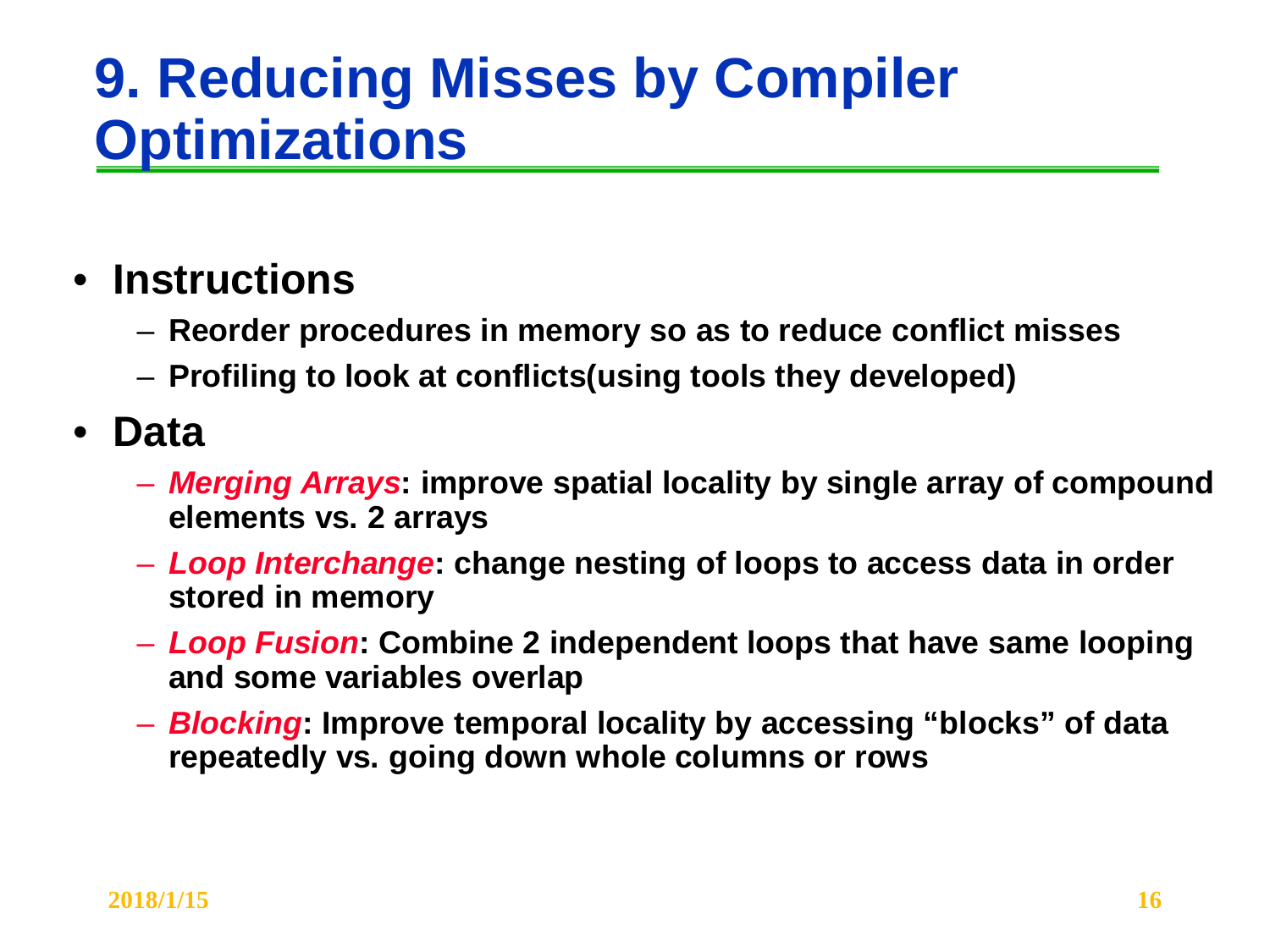### **Merging Arrays Example**

```
/* Before: 2 sequential arrays */
int val[SIZE];
int key[SIZE];
/* After: 1 array of stuctures */
struct merge {
  int val;
  int key;
};
struct merge merged_array[SIZE];
```
### **2018/1/15 17 improve spatial localityReducing conflicts between val & key;**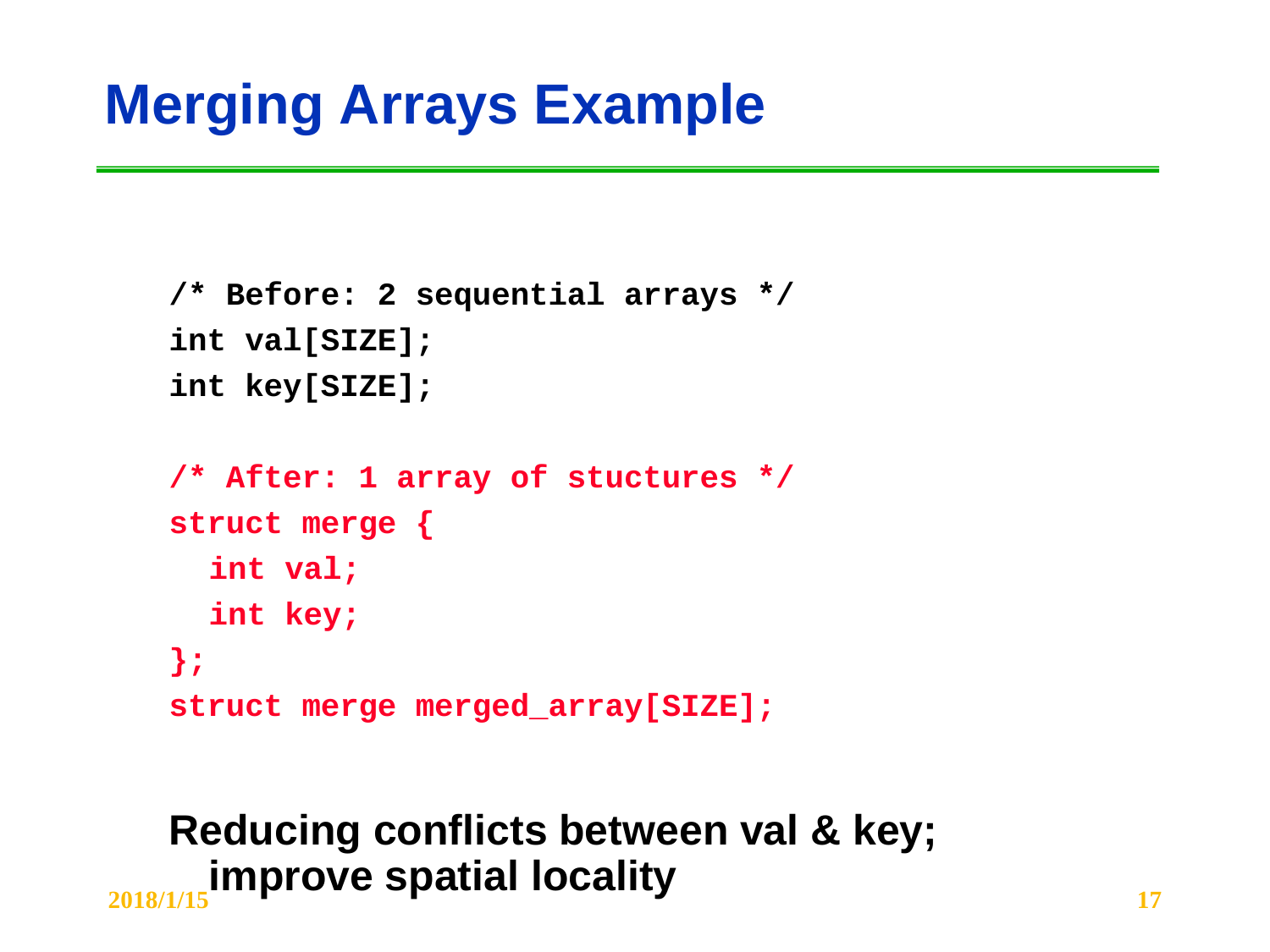### **Loop Interchange Example**

```
/* Before */
for (k = 0; k < 100; k = k+1)
  for (j = 0; j < 100; j = j+1)
       for (i = 0; i < 5000; i = i+1)
              x[i][i] = 2 * x[i][j];/* After */
for (k = 0; k < 100; k = k+1)
 for (i = 0; i < 5000; i = i+1)
    \rightarrow for (j = 0; j < 100; j = j+1)
              x[i][j] = 2 * x[i][j];
```
**2018/1/15 18 spatial localitySequential accesses instead of striding through memory every 100 words; improved**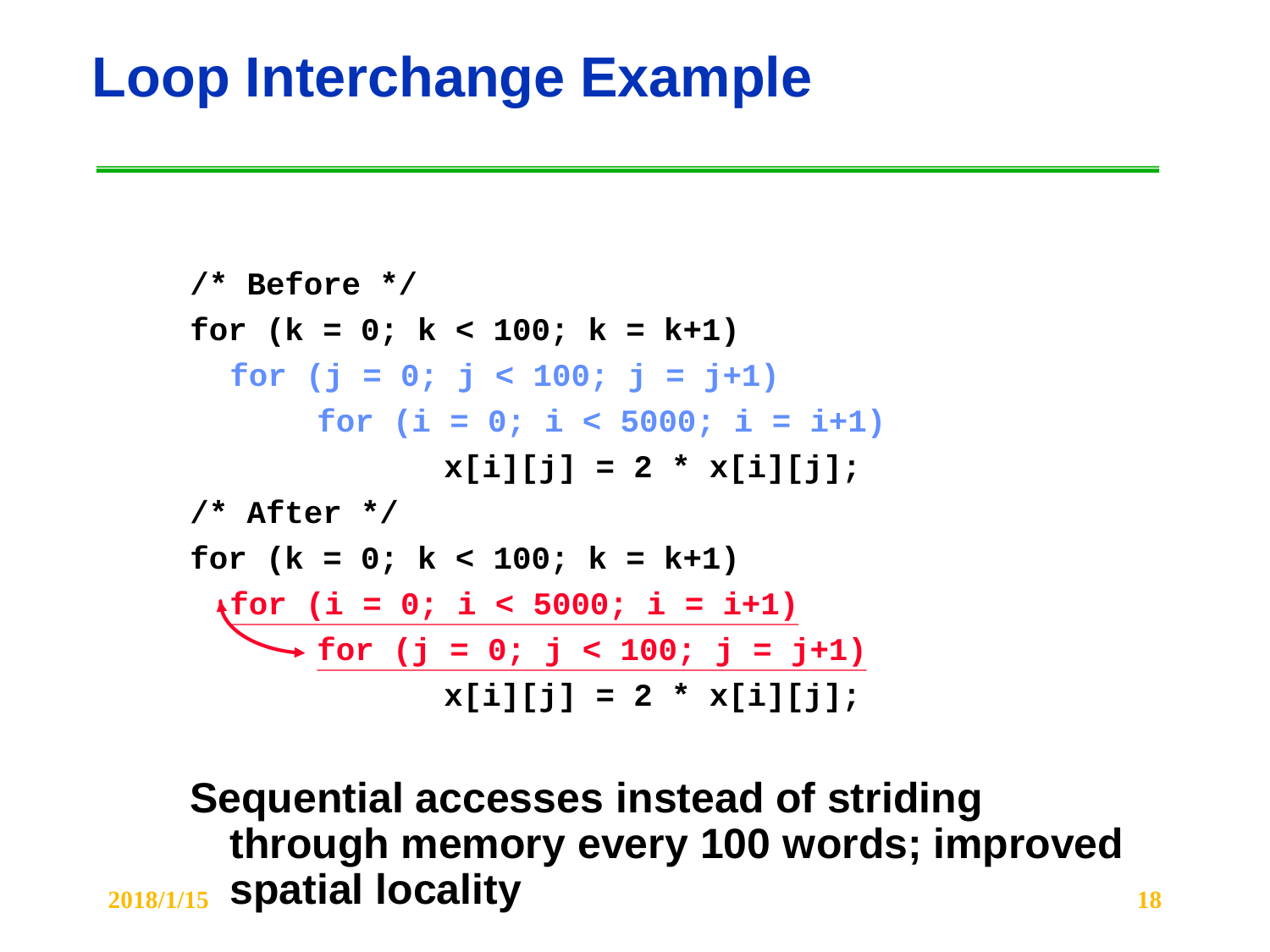### **Loop Fusion Example**

```
/* Before */
for (i = 0; i < N; i = i+1)
  for (j = 0; j < N; j = j+1)
      a[i][j] = 1/b[i][j] * c[i][j];
for (i = 0; i < N; i = i+1)
  for (j = 0; j < N; j = j+1)
      d[i][j] = a[i][j] + c[i][j];
/* After */
for (i = 0; i < N; i = i+1)
  for (j = 0; j < N; j = j+1)
  { a[i][j] = 1/b[i][j] * c[i][j];
      d[i][j] = a[i][j] + c[i][j];}
```
**2 misses per access to a & c vs. one miss per access; improve spatial locality**

**2018/1/15 19**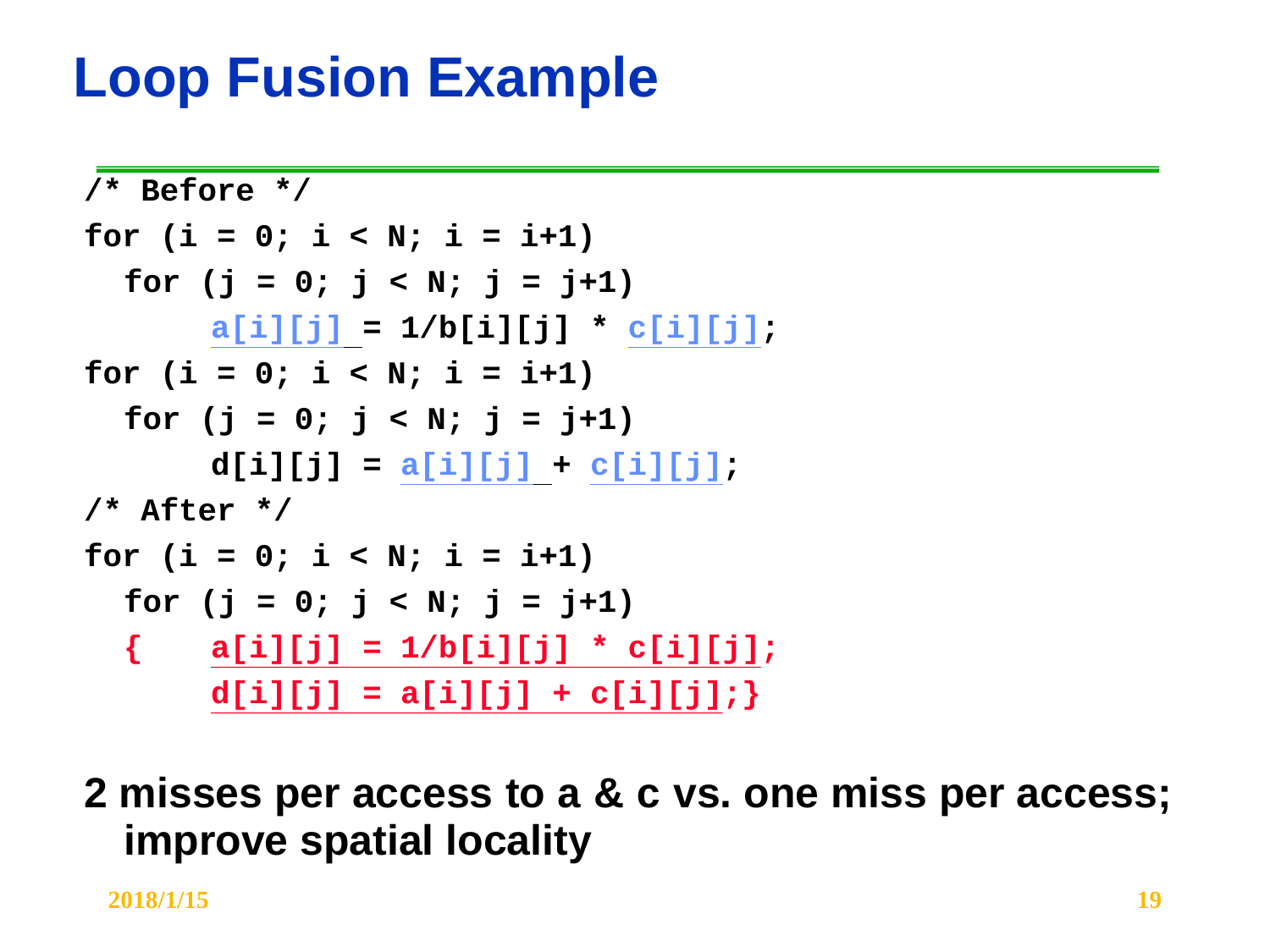# **Blocking Example**

```
/* Before */
for (i = 0; i < N; i = i+1)for (j = 0; j < N; j = j+1){x = 0;}for (k = 0; k < N; k = k+1)r = r + y[i][k]*z[k][j];x[i][j] = r;
     };
```
- **Two Inner Loops:**
	- **Read all NxN elements of z[]**
	- **Read N elements of 1 row of y[] repeatedly**
	- **Write N elements of 1 row of x[]**
- **Idea: compute on BxB submatrix that fits**

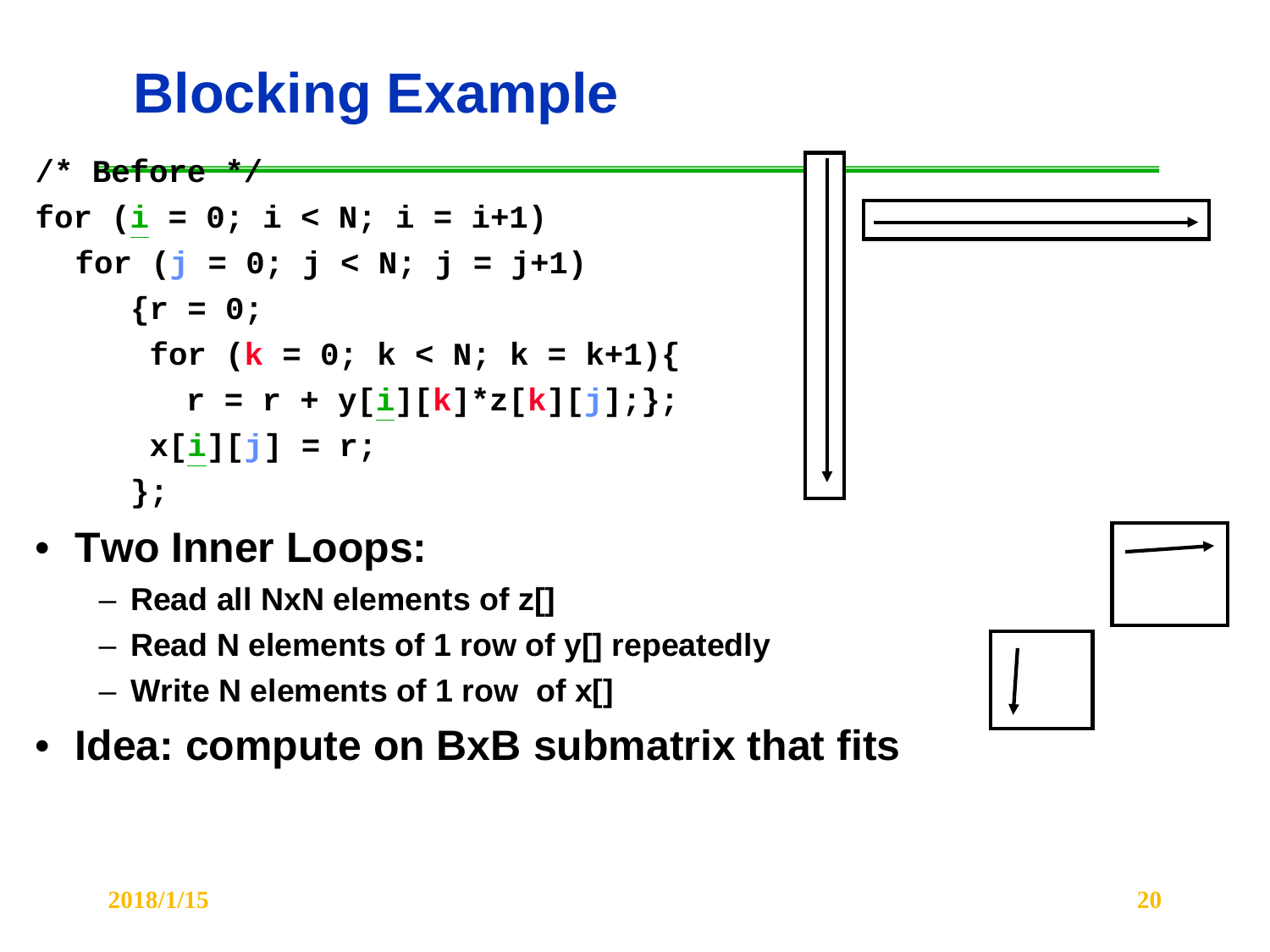### **Blocking Example**

```
/* After */
for (jj = 0; jj < N; jj = jj+B)
for (kk = 0; kk < N; kk = kk+B)for (i = 0; i < N; i = i+1)for (j = jj; j < min(jj+B-1,N); j = j+1)
     \{r = 0;for (k = kk; k < min(kk+B-1,N); k = k+1) {
       r = r + y[i][k]*z[k][j];x[i][j] = x[i][j] + r;};
```
• **B called** *Blocking Factor*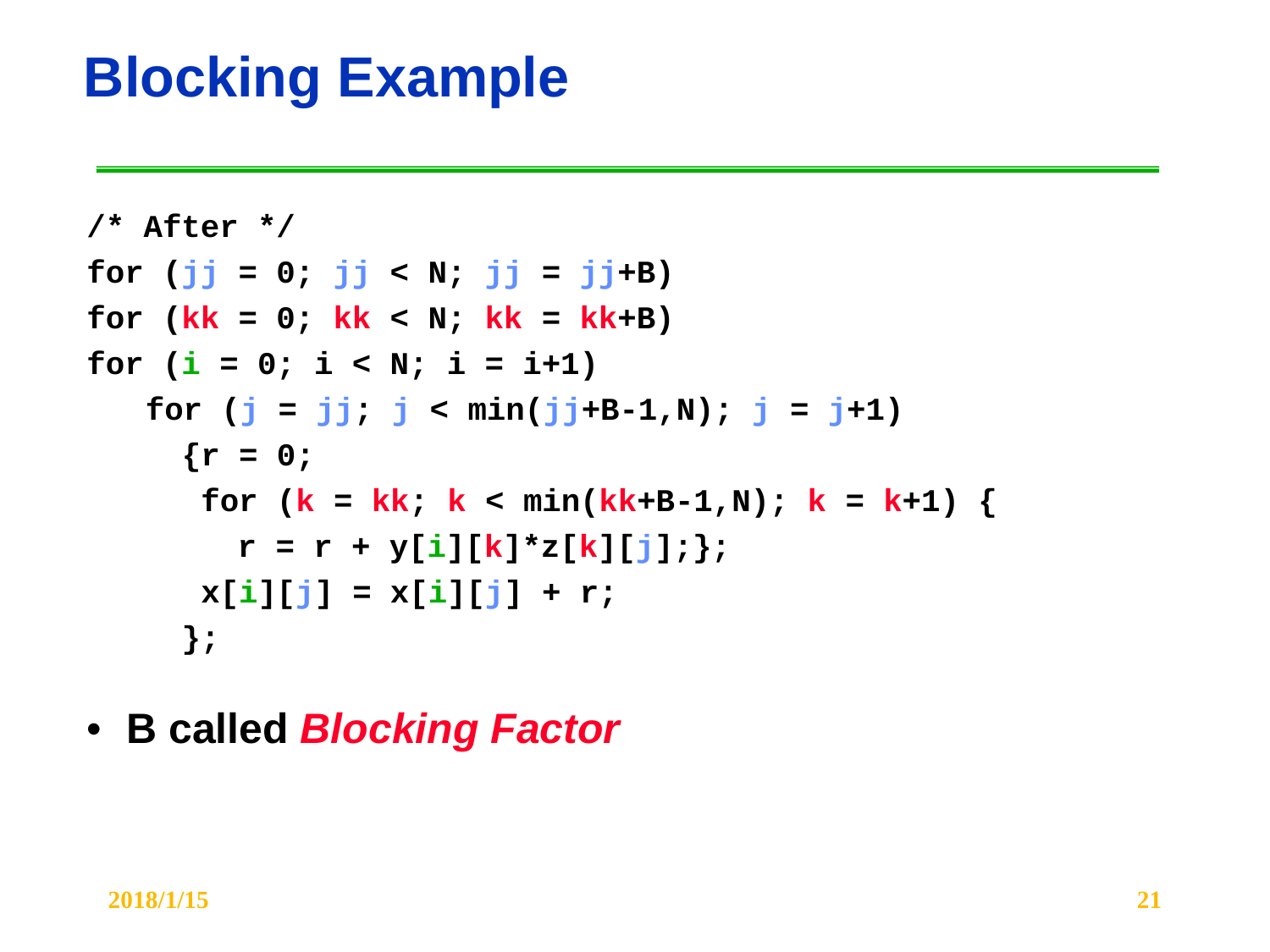### **Summary of Compiler Optimizations to Reduce Cache Misses (by hand)**

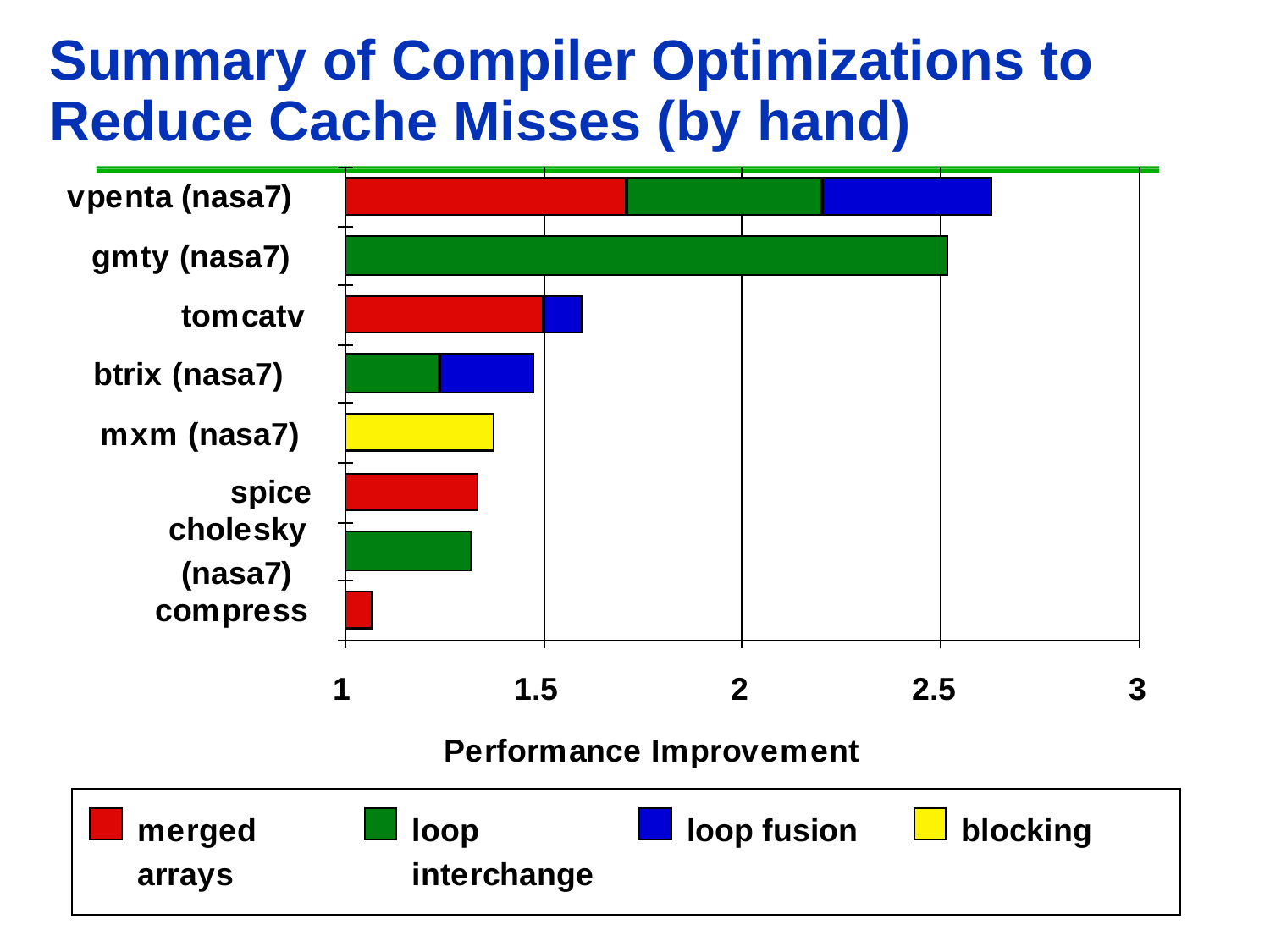### **10. Reducing Misses by Hardware Prefetching of Instructions & Data**

- **Prefetching relies on having extra memory bandwidth that can be used without penalty**
- **Instruction Prefetching**
	- **Typically, CPU fetches 2 blocks on a miss: the requested block and the next consecutive block.**
	- **Requested block is placed in instruction cache when it returns, and prefetched block is placed into instruction stream buffer**

#### • **Data Prefetching**

- **Pentium 4 can prefetch data into L2 cache from up to 8 streams from 8 different 4 KB pages**
- **Prefetching invoked if 2 successive L2 cache misses to a page, if distance between those cache blocks is < 256 bytes**

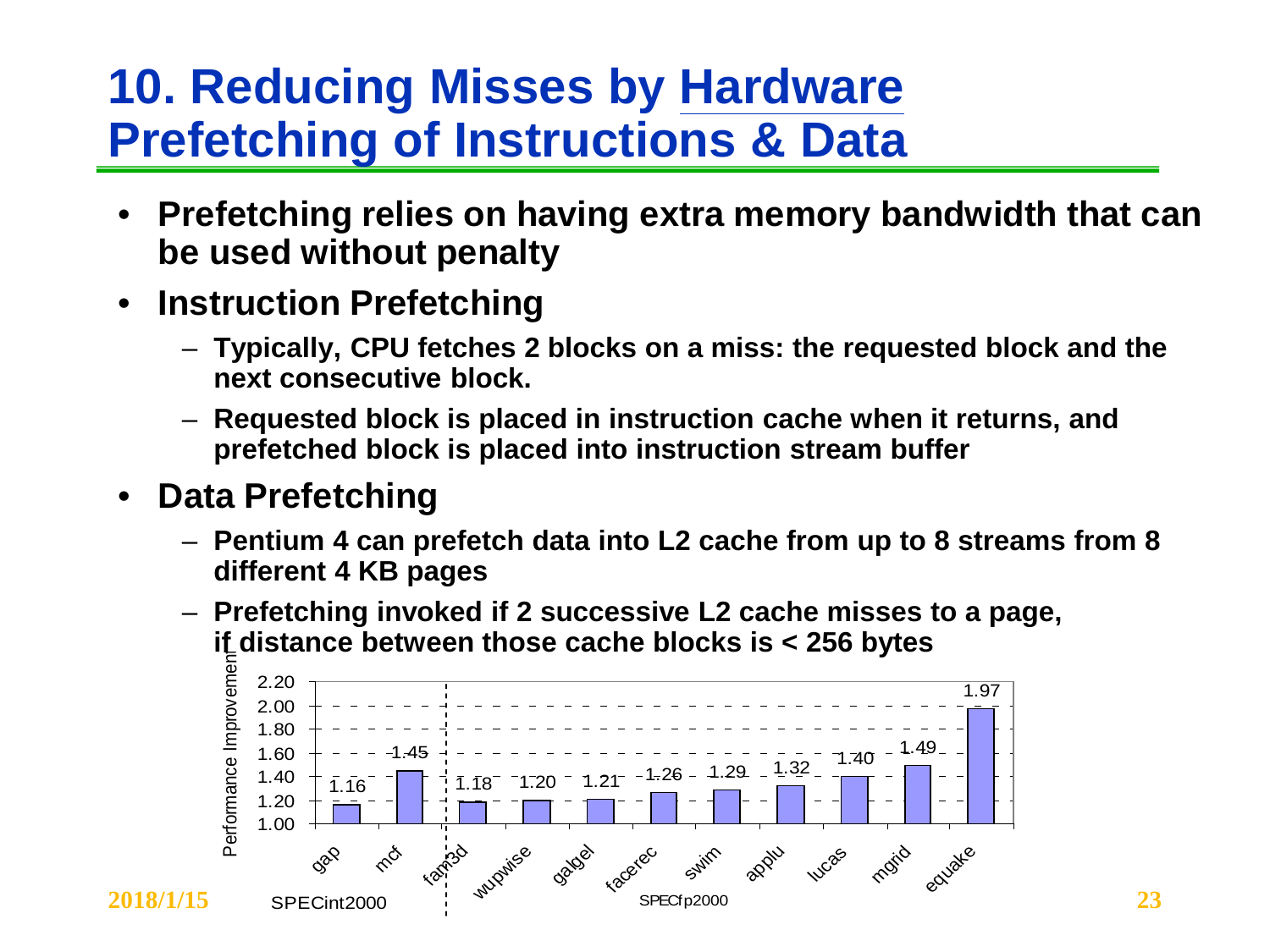### **11. Reducing Misses by Software Prefetching Data**

#### • **Data Prefetch**

- **Load data into register (HP PA-RISC loads)**
- **Cache Prefetch: load into cache (MIPS IV, PowerPC, SPARC v. 9)**
- **Special prefetching instructions cannot cause faults; a form of speculative execution**

### • **Issuing Prefetch Instructions takes time**

- **Is cost of prefetch issues < savings in reduced misses?**
- **Higher superscalar reduces difficulty of issue bandwidth**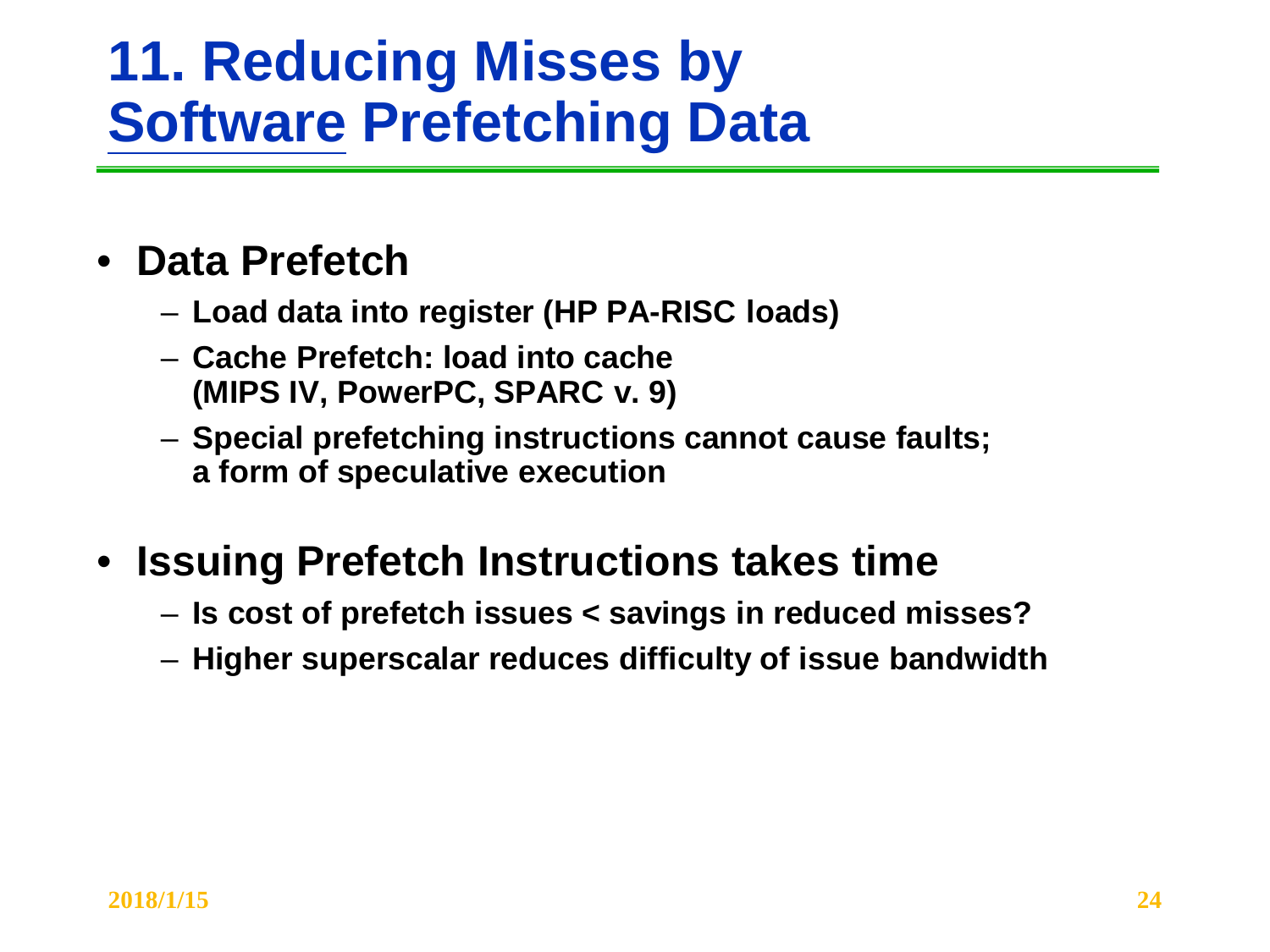| <b>Technique</b>                                 | <b>Hit Time</b> | Band-<br>width | Mi<br>SS<br>pe<br>nal<br>ty | <b>Miss</b><br>rate | HW cost/<br>complexity | Comment                                                              |
|--------------------------------------------------|-----------------|----------------|-----------------------------|---------------------|------------------------|----------------------------------------------------------------------|
| Small and simple caches                          | ٠               |                |                             |                     | $\boldsymbol{0}$       | Trivial; widely used                                                 |
| Way-predicting caches                            | ٠               |                |                             |                     | 1                      | Used in Pentium 4                                                    |
| Trace caches                                     | ٠               |                |                             |                     | $\mathbf{3}$           | Used in Pentium 4                                                    |
| Pipelined cache access                           |                 | ٠              |                             |                     | 1                      | Widely used                                                          |
| Nonblocking caches                               |                 |                |                             |                     | $\mathbf{3}$           | Widely used                                                          |
| <b>Banked caches</b>                             |                 | ÷              |                             |                     | 1                      | Used in L2 of Opteron and<br>Niagara                                 |
| Critical word first and early<br>restart         |                 |                | ٠                           |                     | $\overline{2}$         | Widely used                                                          |
| Merging write buffer                             |                 |                | ٠                           |                     | 1                      | Widely used with write<br>through                                    |
| Compiler techniques to reduce<br>cache misses    |                 |                |                             | ٠                   | $\boldsymbol{0}$       | Software is a challenge;<br>some computers have<br>compiler option   |
| Hardware prefetching of<br>instructions and data |                 |                | ٠                           | ٠                   | 2 instr., $3$<br>data  | Many prefetch instructions;<br><b>AMD Opteron prefetches</b><br>data |
| Compiler-controlled<br>prefetching               |                 |                |                             |                     | $\mathbf{3}$           | Needs nonblocking cache; in<br>many CPUs                             |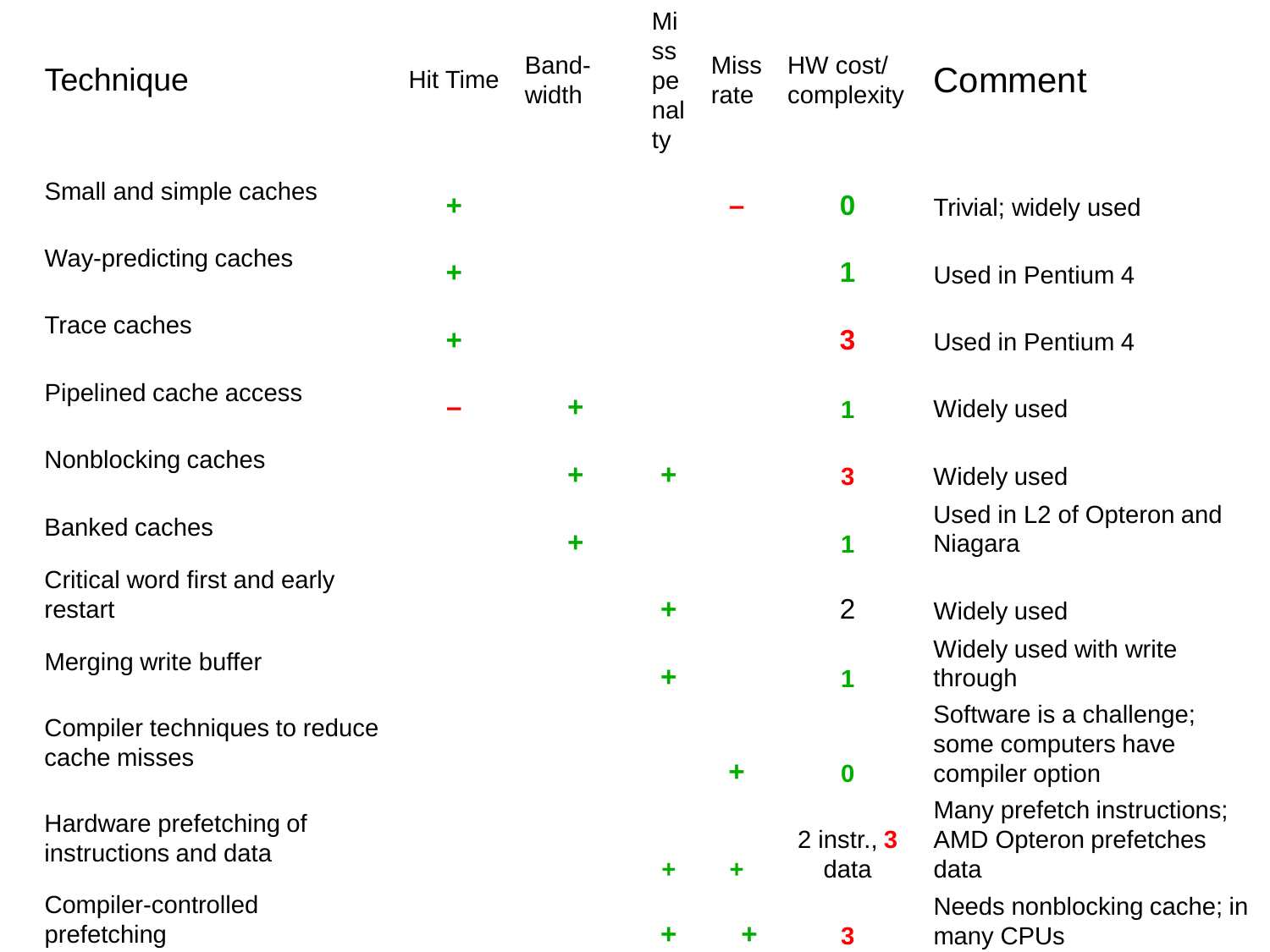# **Main Memory Background**

- **Performance of Main Memory:** 
	- **Latency: Cache Miss Penalty**
		- » *Access Time***: time between request and word arrives**
		- » *Cycle Time***: time between requests**
	- **Bandwidth: I/O & Large Block Miss Penalty (L2)**

### • **Main Memory is** *DRAM***: Dynamic Random Access Memory**

- **Dynamic since needs to be refreshed periodically (8 ms, 1% time)**
- **Addresses divided into 2 halves (Memory as a 2D matrix):**
	- » *RAS* **or** *Row Access Strobe*
	- » *CAS* **or** *Column Access Strobe*

### • **Cache uses** *SRAM***: Static Random Access Memory**

– **No refresh (6 transistors/bit vs. 1 transistor**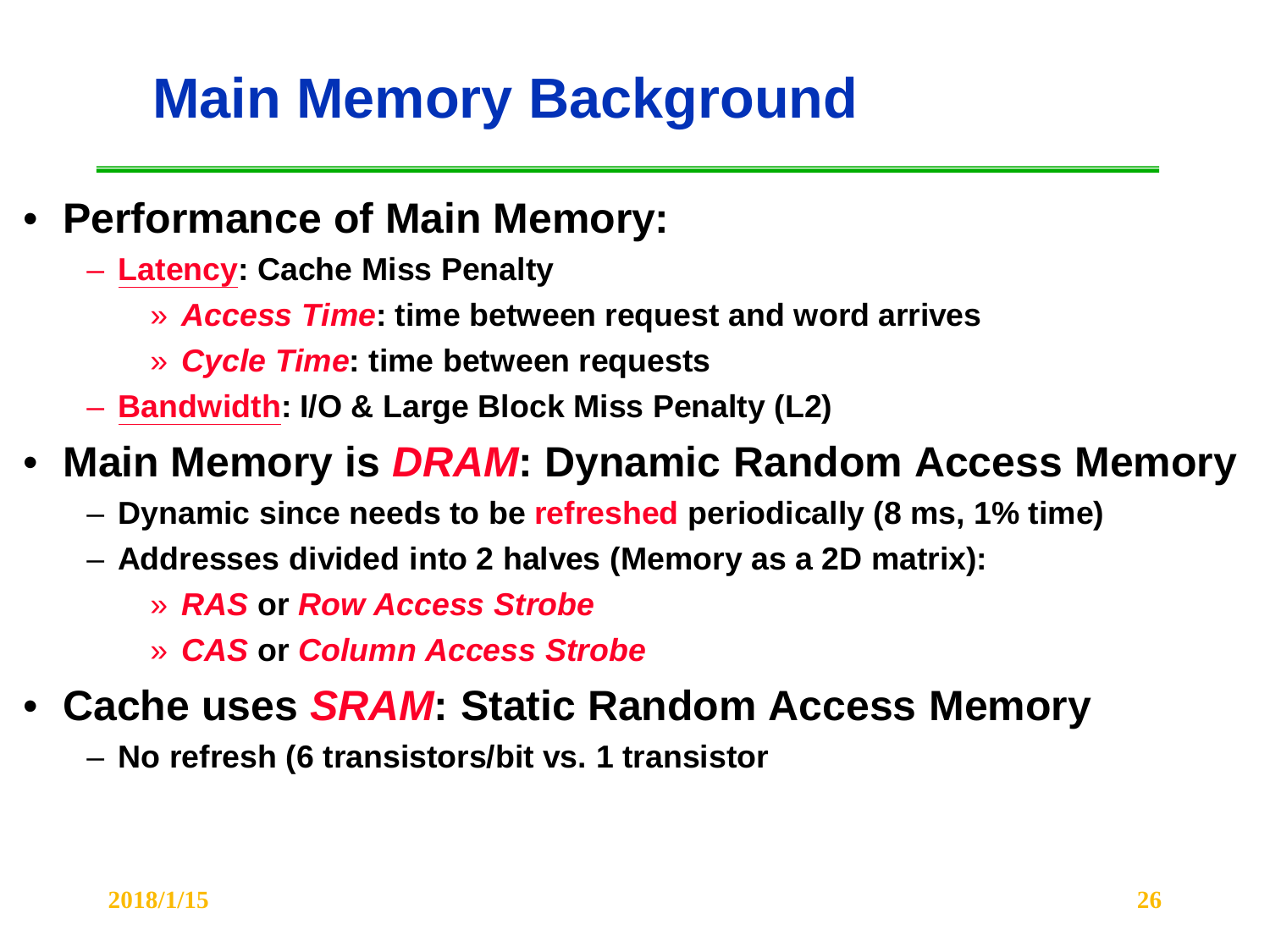### **Main Memory Deep Background**

"**Out-of-Core", "In-Core," "Core Dump"?**

- **"Core memory"?**
- **Non-volatile, magnetic**
- **Lost to 4 Kbit DRAM (today using 512Mbit DRAM)**
- **Access time 750 ns, cycle time 1500-3000 ns**

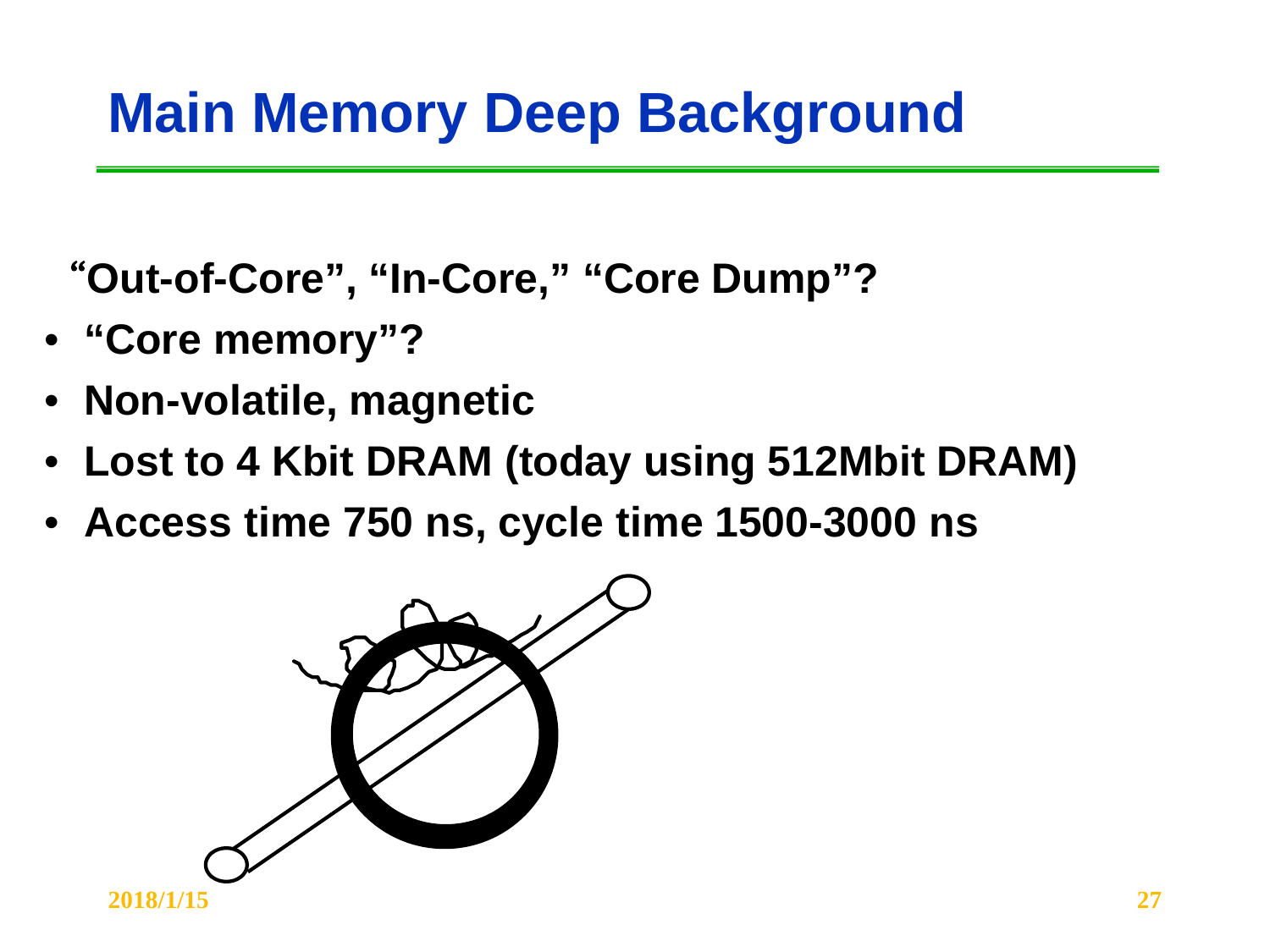### **Structure: DRAM from bit to chip**



**2018/1/15 28**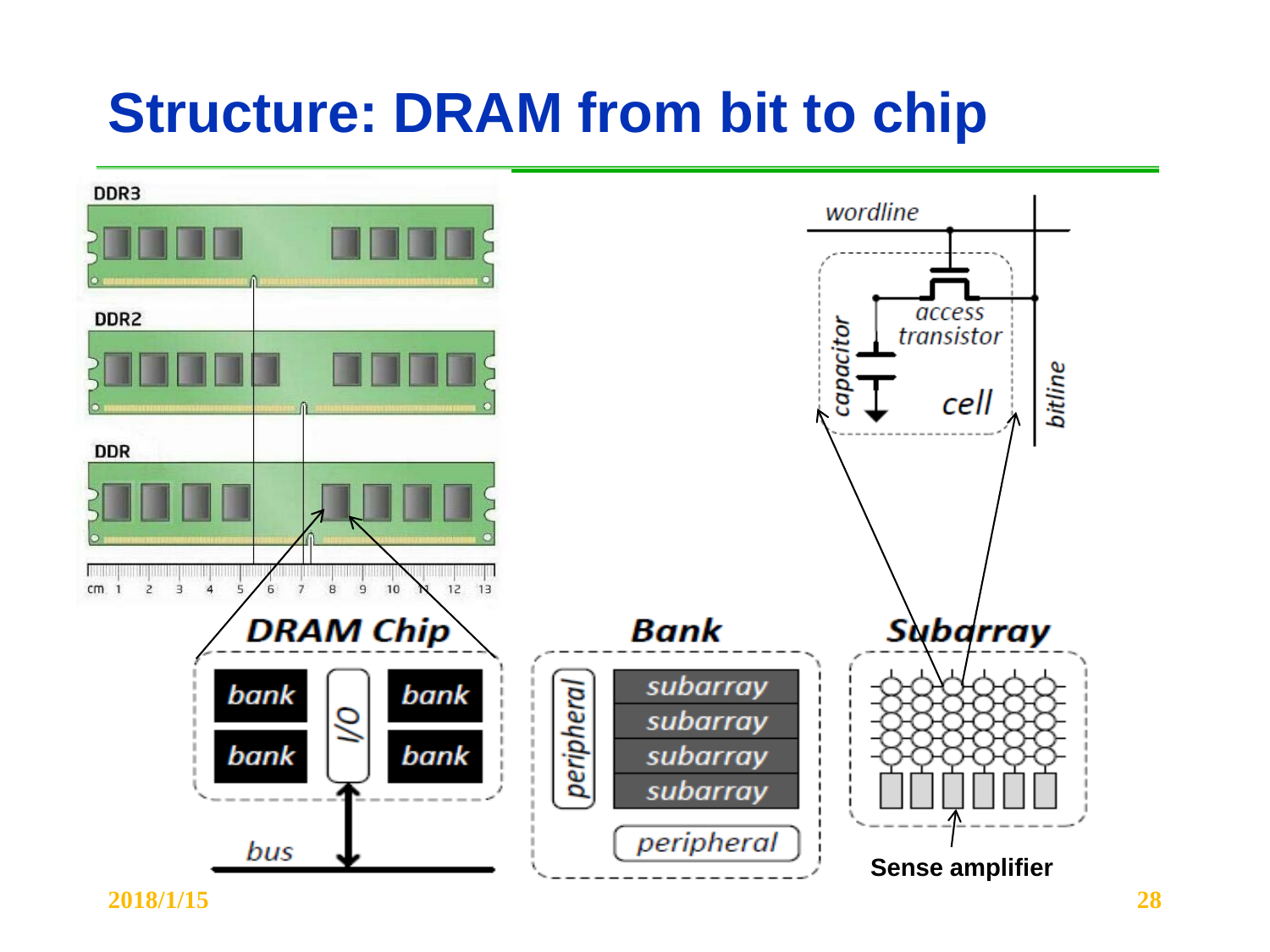# **DRAM logical organization (4 Mbit)**



• **Square root of bits per RAS/CAS**

**2018/1/15 29**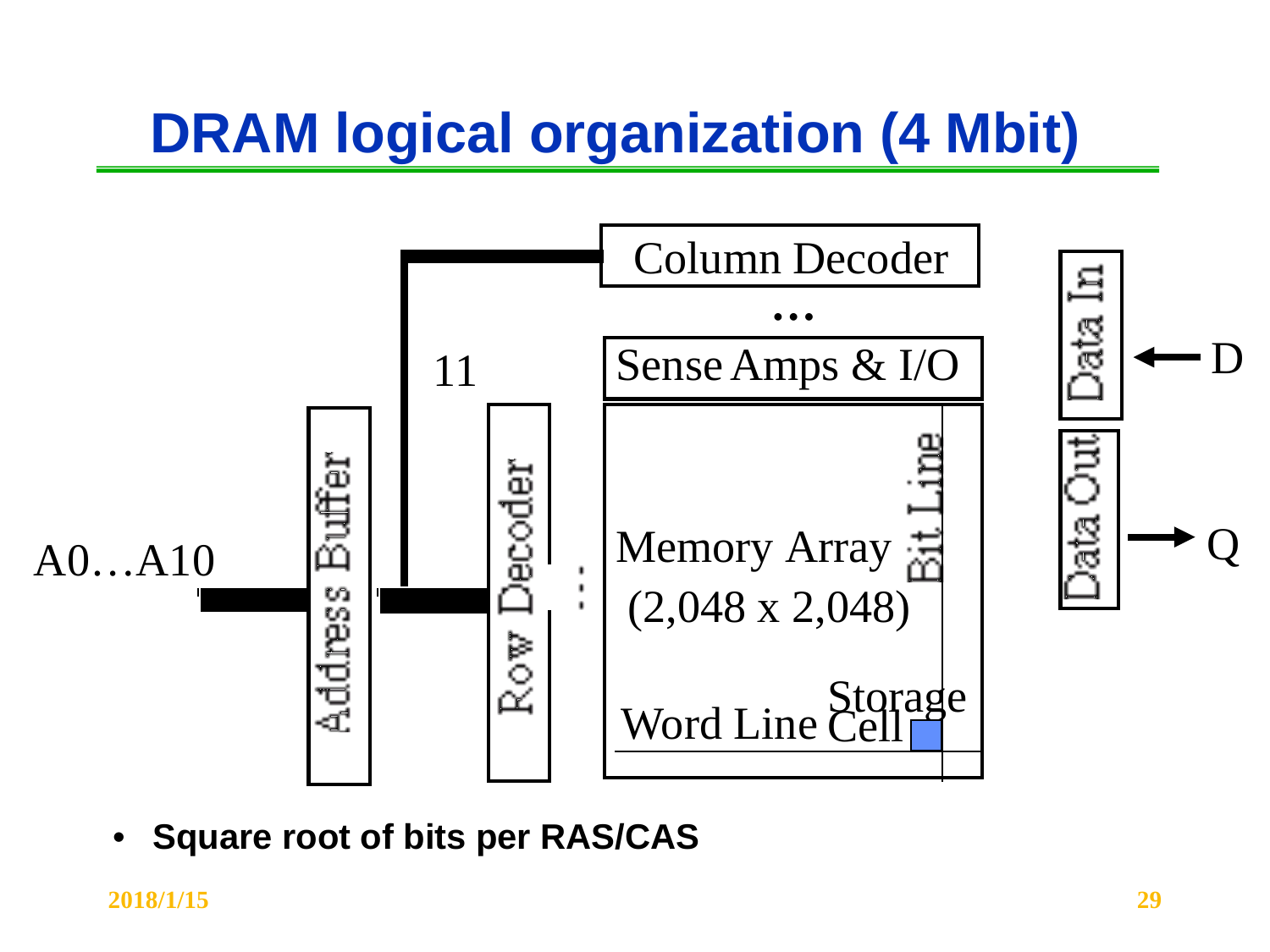# **Addressing a DRAM chip**

- **A DRAM chip composes of several banks, e.g., 8 banks.**
- **A bank is a set of cells that share peripheral circuitry such as address decoder (row and column)**
- **A subarray, which is a two-dimensional array, is a set of cells that share bitlines and sense amplifiers**



**Where are the rest of address bits ?**

| bank | <b>Row address</b> | <b>Column address</b> |
|------|--------------------|-----------------------|
|      |                    |                       |
|      |                    |                       |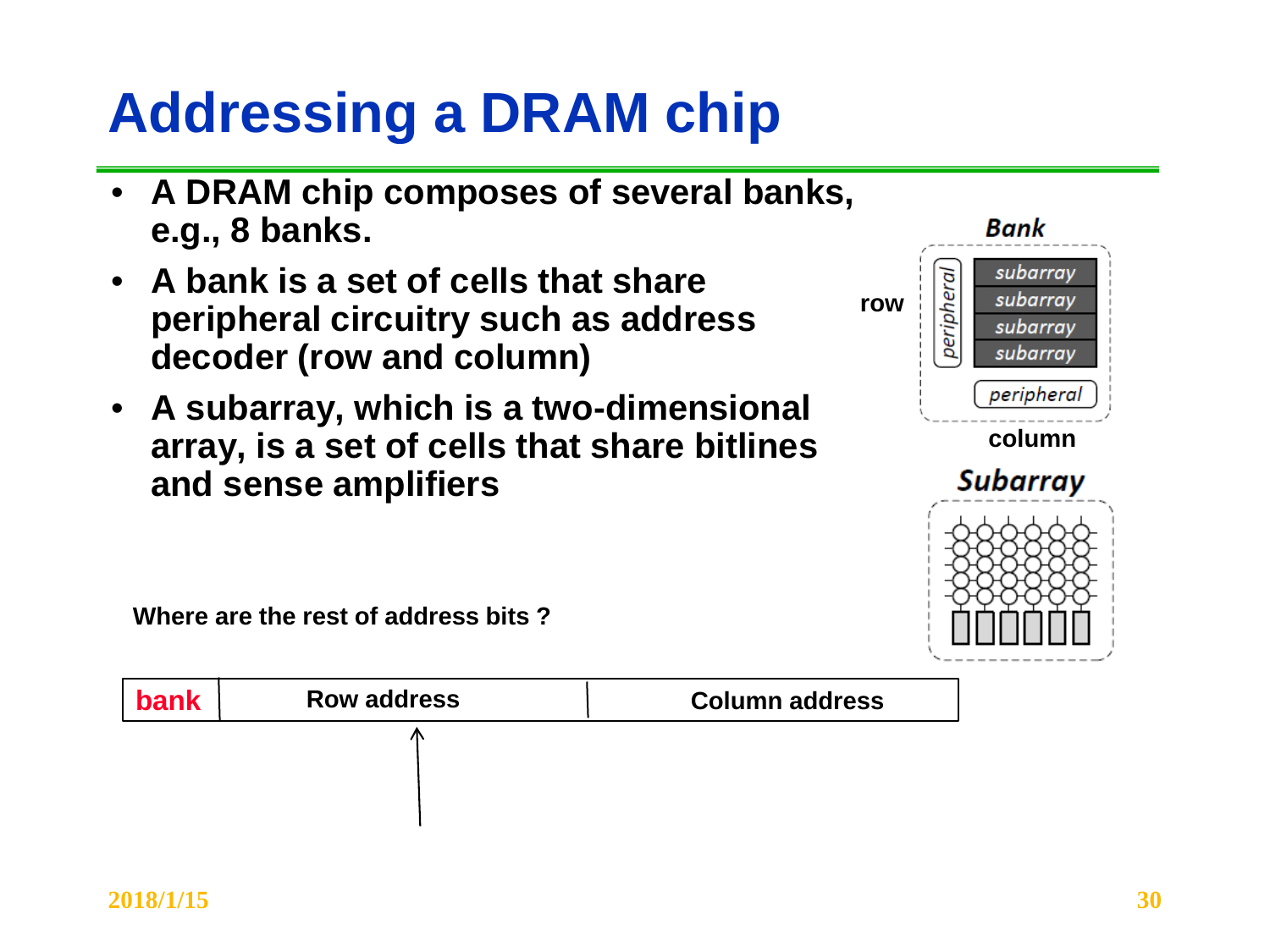## **Basic: bitline and wordline**

- **Cell, bitline, wordline, sense amp.**
	- **A cell consists of a capacitor which stores electrical charge and a transistor which is turned on or turned off to connect or disconnect the capacitor to the wire called bitline.**
	- **Electrical change on a capacitorbased cell represents the bit value.**
	- **Many cells connected to one bitline to share one sense AMP.**
	- **One of the cells on a bitline is turned on by asserting its wordline (row address, in general).**

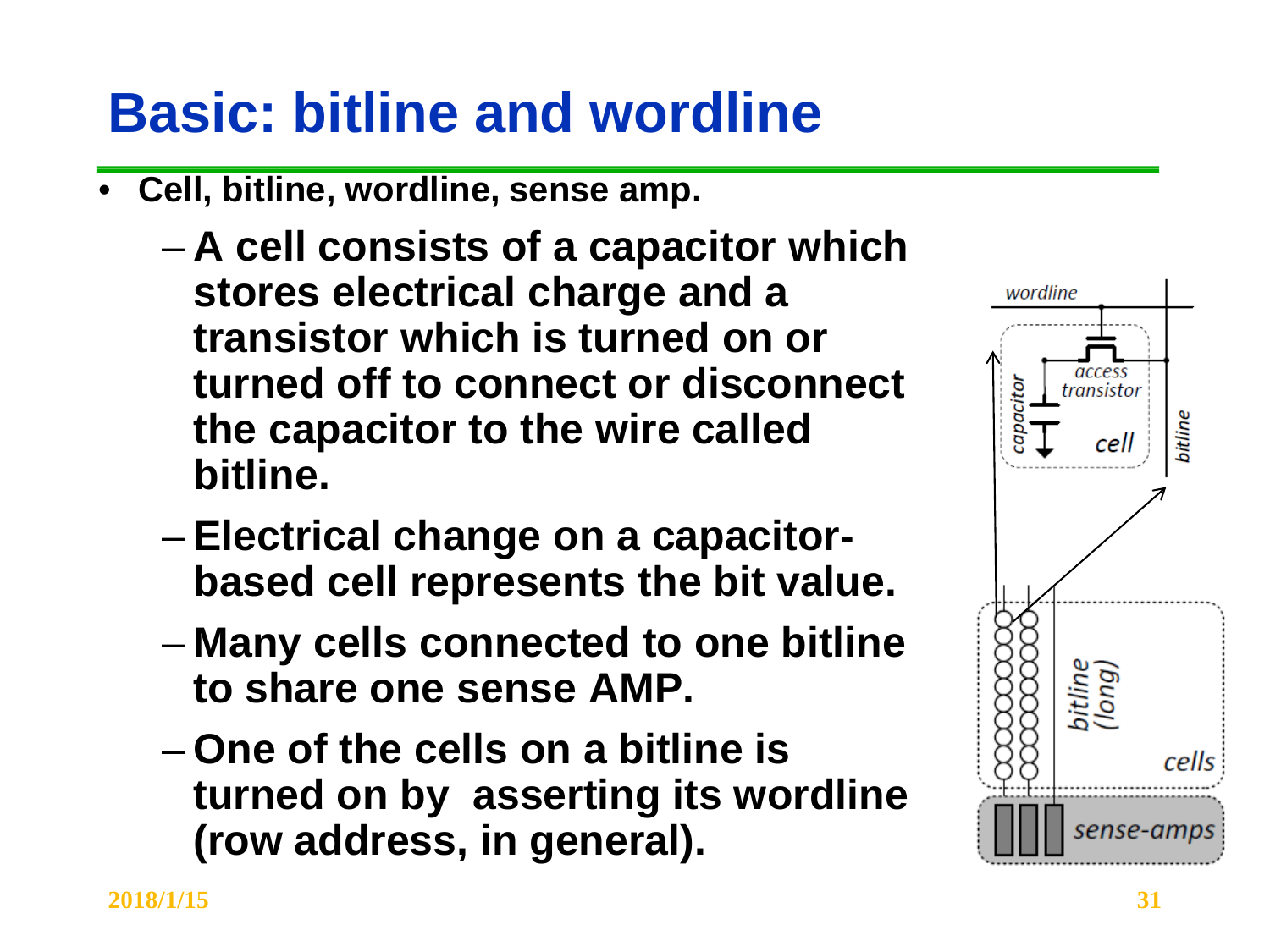# **Basic: current (charge) sensing**

- **Sense amp.**
	- **Due to the small size of the capacitor, a sense-amplifier is required to sense the small amount of charge held by the cell and amplify it to a full logic value.**
	- **A sense amplifier is up to three orders of magnitude larger than a cell. (103)**
	- **A bitline may connect up to 512 cells, i.e. 512 rows**

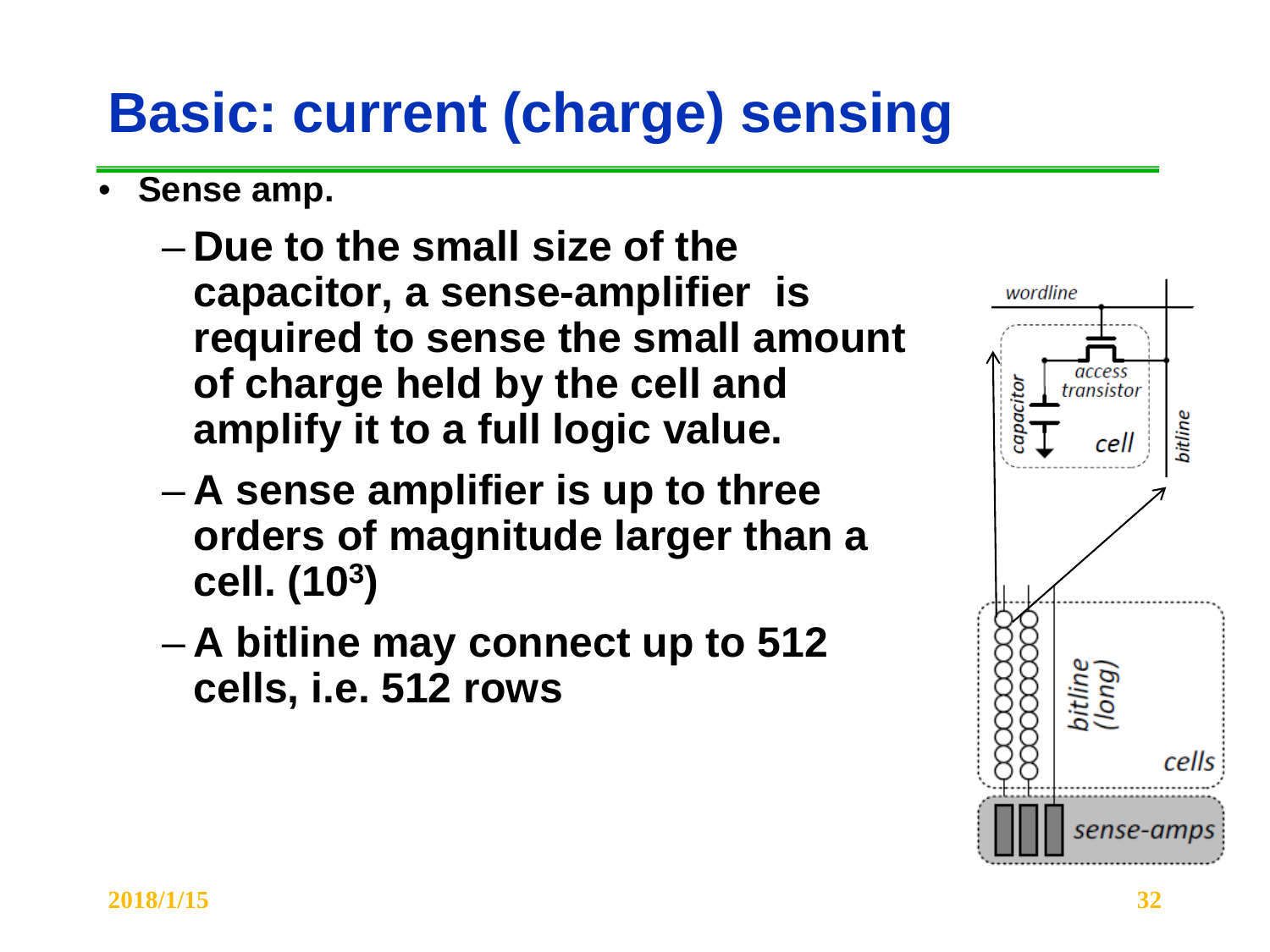# **Timeline of accessing DRAM (1)**

- **3 phases: activation, I/O, and precharging**
	- **1. Activation: a wordline within a subarray is asserted, connecting a row of cells to the bitlines, then data (the entire row) are copied onto the sense amps of the subarray.**

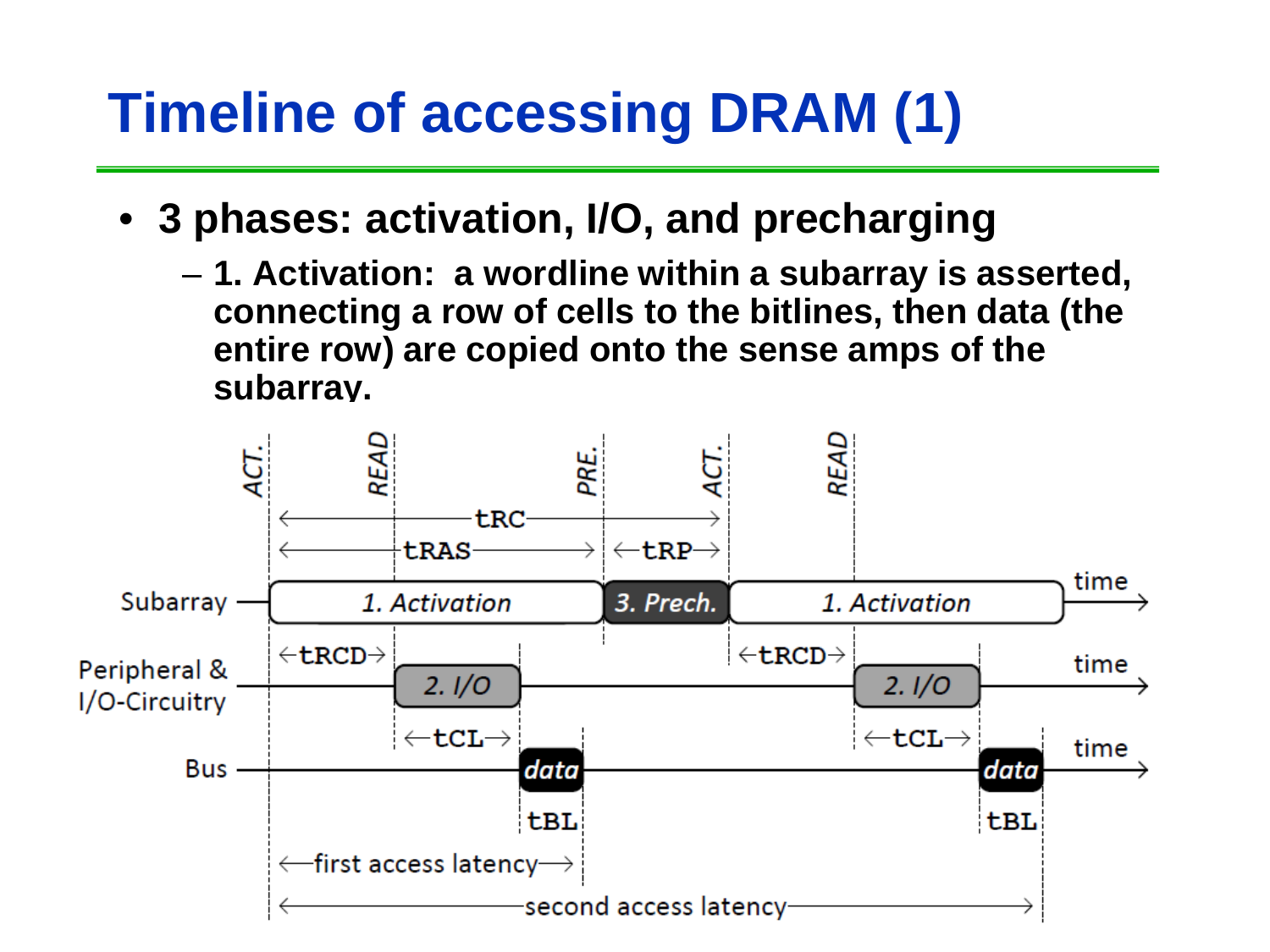# **Timeline of accessing DRAM (2)**

- **3 phases: activation, I/O, and precharging**
	- **2. I/O phase: the data in the sense amps are transferred through the peripheral to the DRAM's I/O circuitry and onto the memory bus**

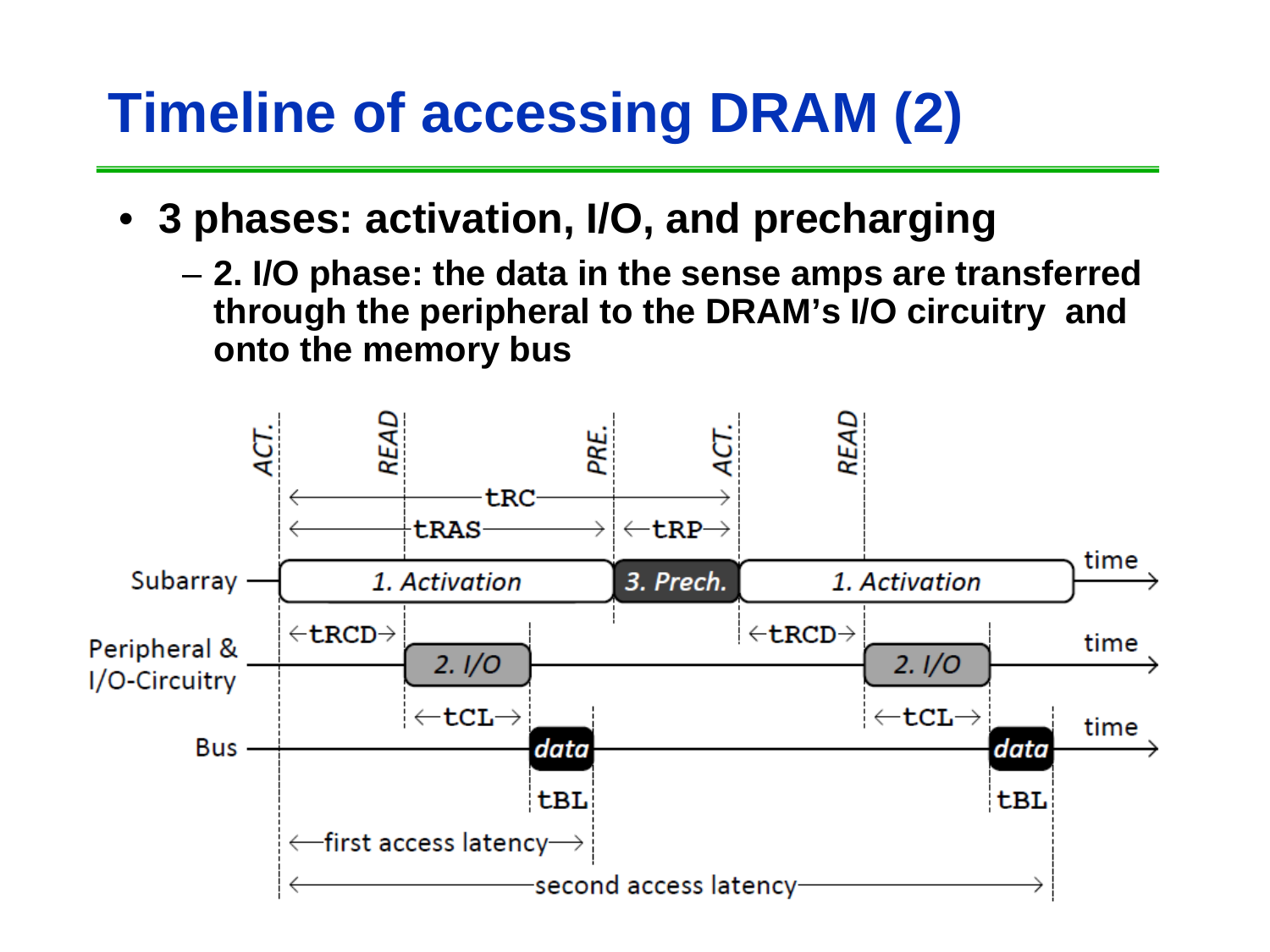# **Timeline of accessing DRAM (3)**

### • **3 phases: activation, I/O, and precharge**

- **3. precharge: the raised wordline in the subarray is lowered, disconnecting the cells from the bitlines, also the sense amps and bitlines are initialized.**
- **Precharge is used to get rid (charge) the parasitic capacitances so you would not lose any charge (ensuring the full voltage swing) during the read/write cycles.**
- **Parasitic capacitance is the extra capacitance which every conductors possess, which means all of the wires and conductive pathways have those capacitance. Those extra capacitance, in turn, leech up some of the charge that is being sent to a capacitor, which in turn creates a delay to the capacitor getting a full charge.**
- **Without the precharge stage, and ignoring the delay it causes, the cell that is supposed to be 'written' will have less charge than it is supposed to be, since the parasitic capacitance took them.**
- **https://www.quora.com/SDRAM-What-does-it-mean-to-precharge-the-banks-to-get-into-theidle-state**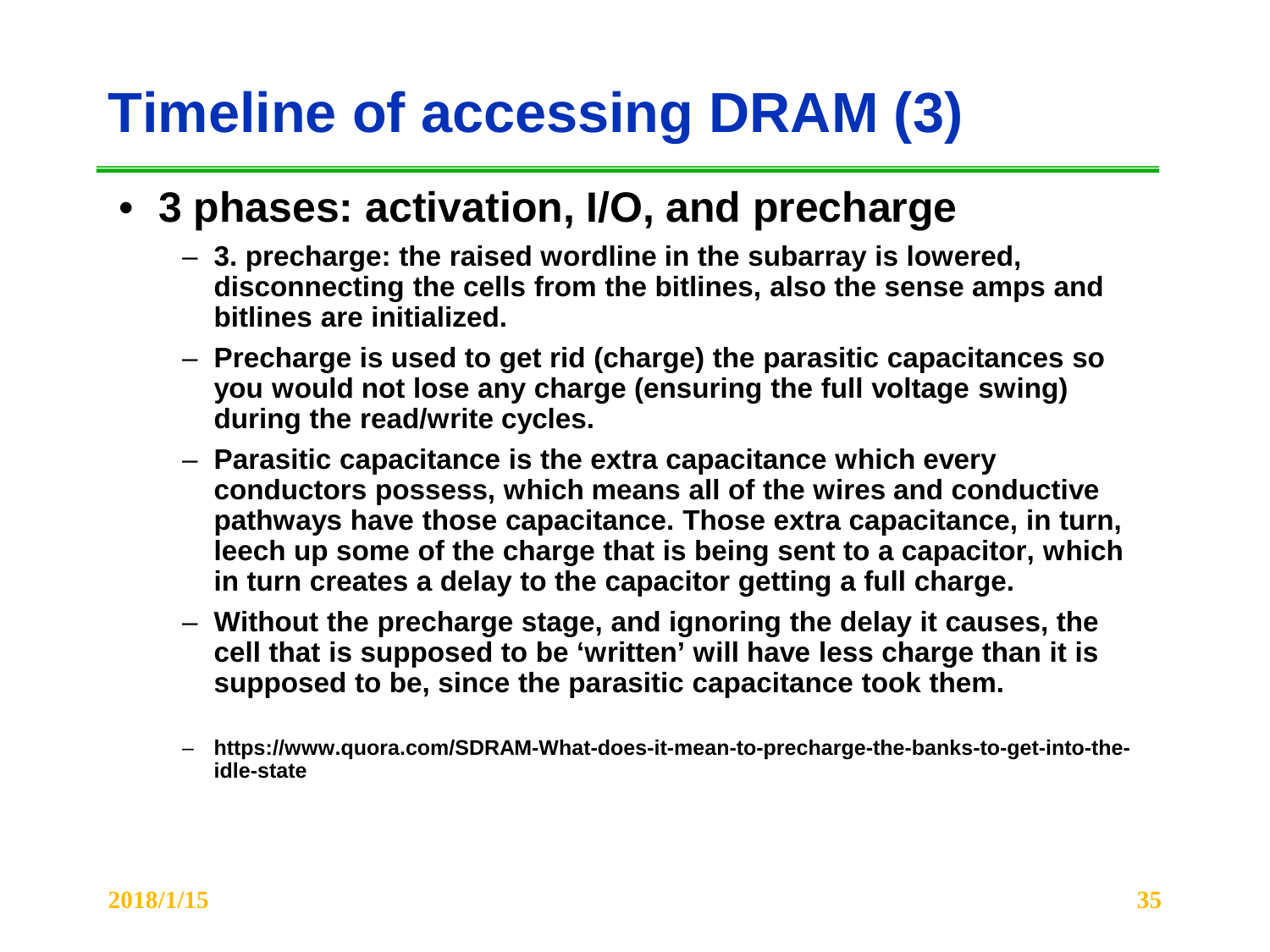# **Fallacy: DDR is high-speed DRAM**

### • **DDR3-1066**

- Memory clock: 133 Mhz
- I/O bus clock: 533 Mhz
- Data rate 1066 MT
- Trick for DDR
	- Memory latency is still long
	- But transfer rate is increased.

|   | Phase Commands                                      | Name              | Value                          |
|---|-----------------------------------------------------|-------------------|--------------------------------|
| 1 | $ACT \rightarrow READ$<br>$ACT \rightarrow WRITE$   | tRCD              | 15 <sub>ns</sub>               |
|   | $ACT \rightarrow PRE$                               | tRAS              | $37.5$ ns                      |
| 2 | $READ \rightarrow data$<br>WRITE $\rightarrow data$ | tCL<br>tCWL       | 15 <sub>ns</sub><br>$11.25$ ns |
|   | data                                                | tBL               | 7.5 <sub>ns</sub>              |
| 3 | $PRE \rightarrow ACT$                               | tRP               | 15 <sub>ns</sub>               |
|   | $1 \& 3$ ACT $\rightarrow$ ACT                      | tRC<br>(tRAS+tRP) | 52.5 <sub>ns</sub>             |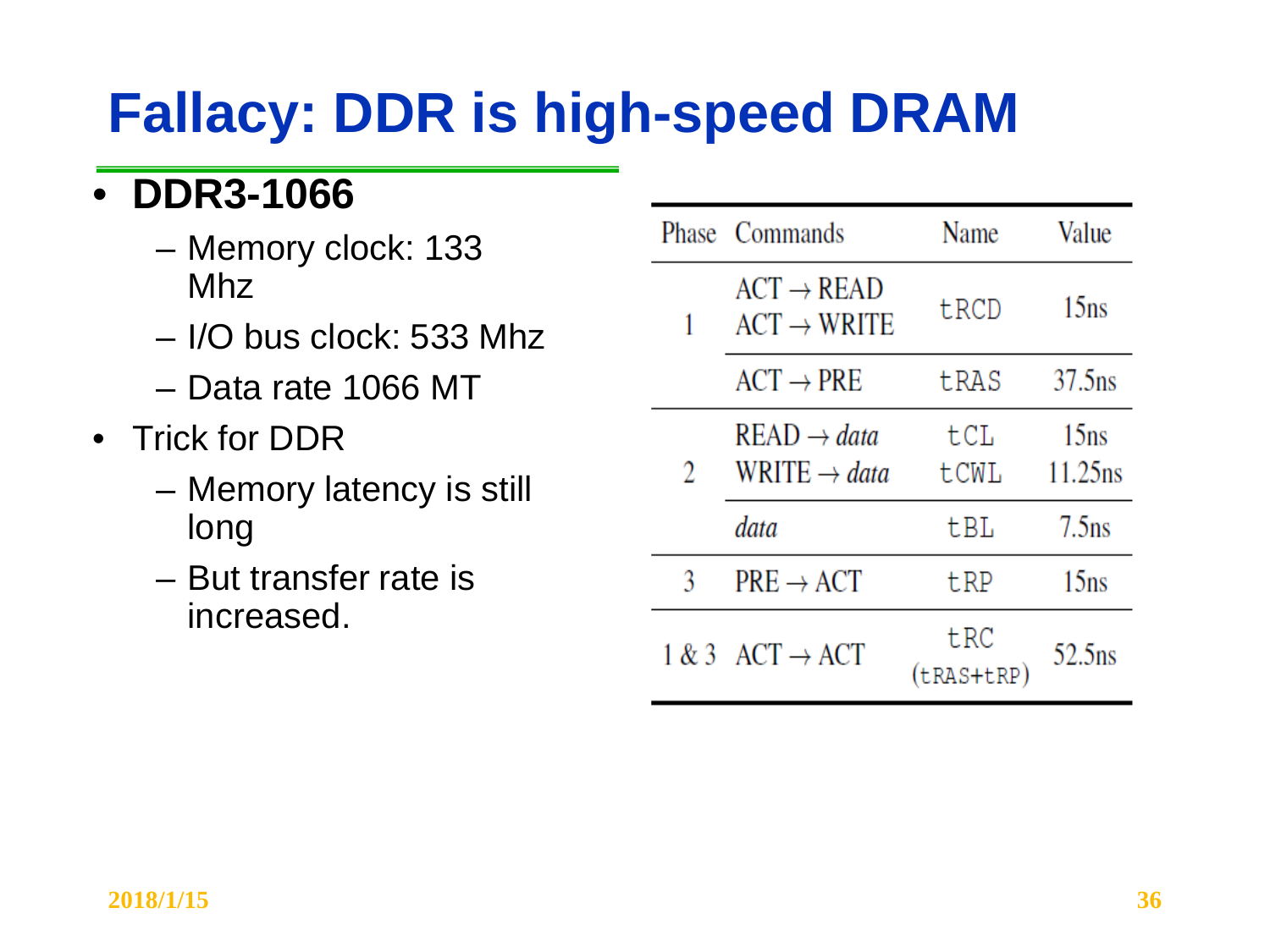# **Quest for DRAM Performance**

#### **1. Fast Page mode**

- **Add timing signals that allow repeated accesses to row buffer without another row access time**
- **Such a buffer comes naturally, as each array will buffer 1024 to 2048 bits for each access**

### **2. Synchronous DRAM (SDRAM)**

– **Add a clock signal to DRAM interface, so that the repeated transfers would not bear overhead to synchronize with DRAM controller**

### **3. Double Data Rate (DDR SDRAM)**

- **Transfer data on both the rising edge and falling edge of the DRAM clock signal** ⇒ **doubling the peak data rate**
- **DDR2 lowers power by dropping the voltage from 2.5 to 1.8 volts + offers higher clock rates: up to 400 MHz**
- **DDR3 drops to 1.5 volts + higher clock rates: up to 800 MHz**
- **Improved Bandwidth, not Latency**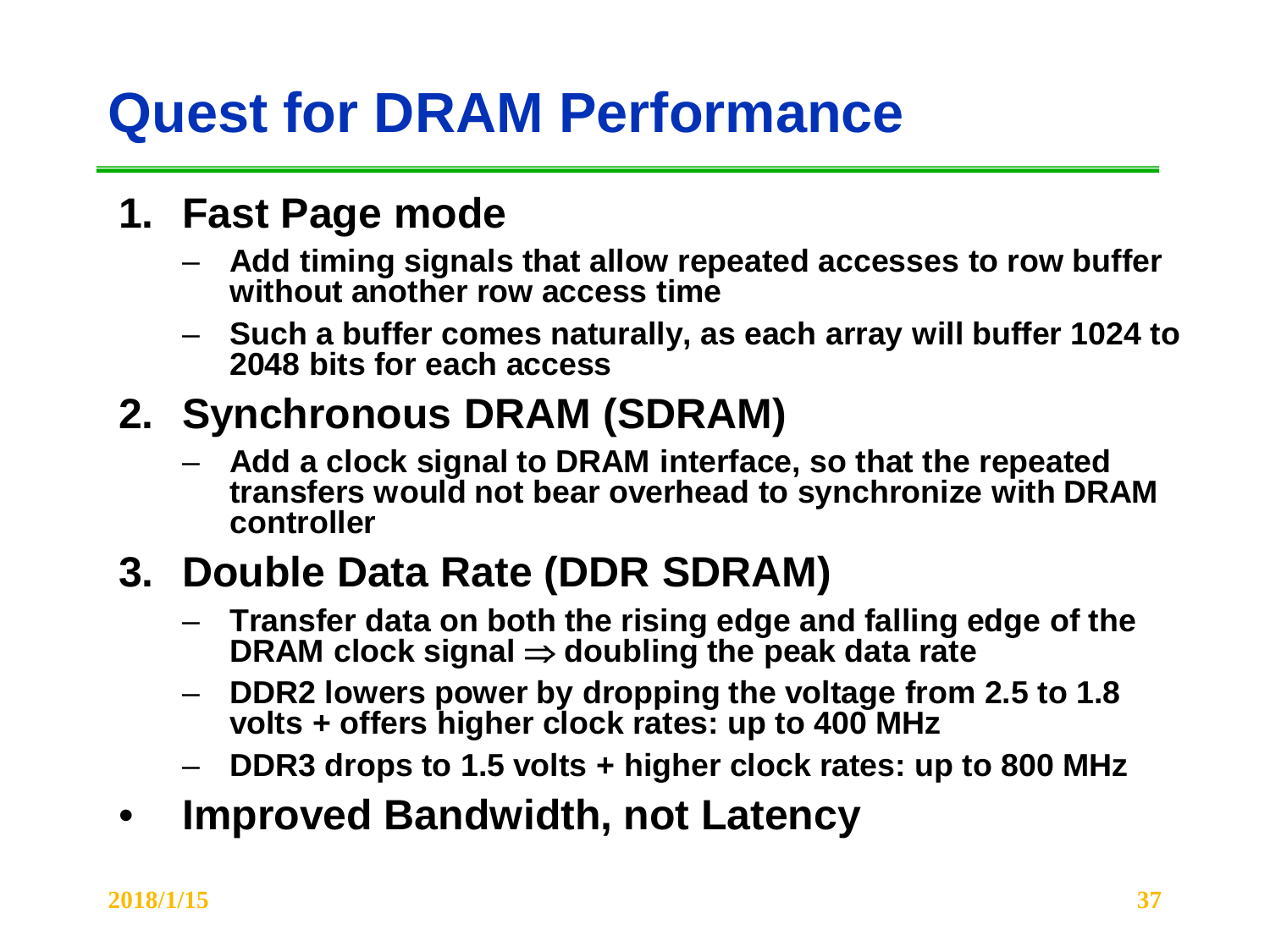## **DRAM Optimizations**

- **Shorter bitlines: reduce access latency but need more sense amplifiers, as a result, higher cost per bit**
- **Cached DRAM: add SRAM cache to DRAM chips. Need more area and transfer channel btw SRAM and DRAM**
- **Increased DRAM parallelism: parallelize accesses to different sub-array within a bank. Reduce the frequency of row buffer conflicts**
- **DRAM controller optimizations: improve row buffer locality by rescheduling accesses**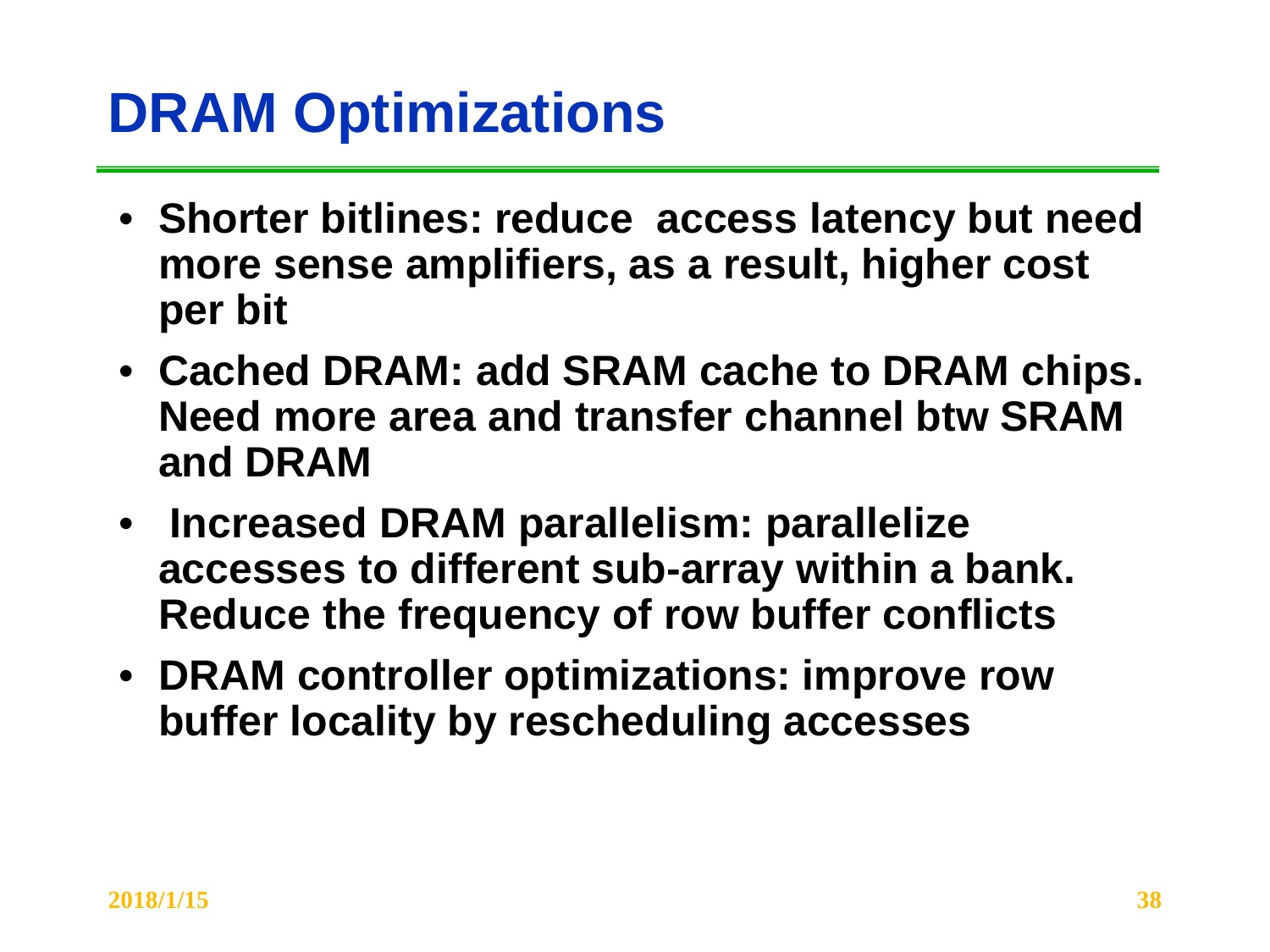### **DRAM name based on Peak Chip Transfers / Sec DIMM name based on Peak DIMM MBytes / Sec**

| Stan-             | <b>Clock Rate</b> | M transfers | <b>DRAM</b>                 | Mbytes/s/   | <b>DIMM</b>   |
|-------------------|-------------------|-------------|-----------------------------|-------------|---------------|
| dard              | (MHz)             | second      | Name                        | <b>DIMM</b> | Name          |
| <b>DDR</b>        | 133               | 266         | <b>DDR266</b>               | 2128        | PC2100        |
| <b>DDR</b>        | 150               | 300         | <b>DDR300</b>               | 2400        | <b>PC2400</b> |
| <b>DDR</b>        | 200               | 400         | <b>DDR400</b>               | 3200        | <b>PC3200</b> |
| DDR <sub>2</sub>  | 266               | 533         | <b>DDR2-533</b>             | 4264        | <b>PC4300</b> |
| DDR <sub>2</sub>  | 333               | 667         | <b>DDR2-667</b>             | 5336        | <b>PC5300</b> |
| DDR <sub>2</sub>  | 400               | 800         | <b>DDR2-800</b>             | 6400        | <b>PC6400</b> |
| DDR <sub>3</sub>  | 533               | 1066        | <b>DDR3-1066</b>            | 8528        | <b>PC8500</b> |
| DDR <sub>3</sub>  | 666               | 1333        | <b>DDR3-1333</b>            | 10664       | PC10700       |
| DDR <sub>3</sub>  | 800               | 1600        | <b>DDR3-1600</b>            | 12800       | PC12800       |
| $A A 4 A 14 14 F$ |                   | <b>x 2</b>  | $\boldsymbol{\mathsf{x}}$ 8 |             | $\mathbf{a}$  |

**2018/1/15 39**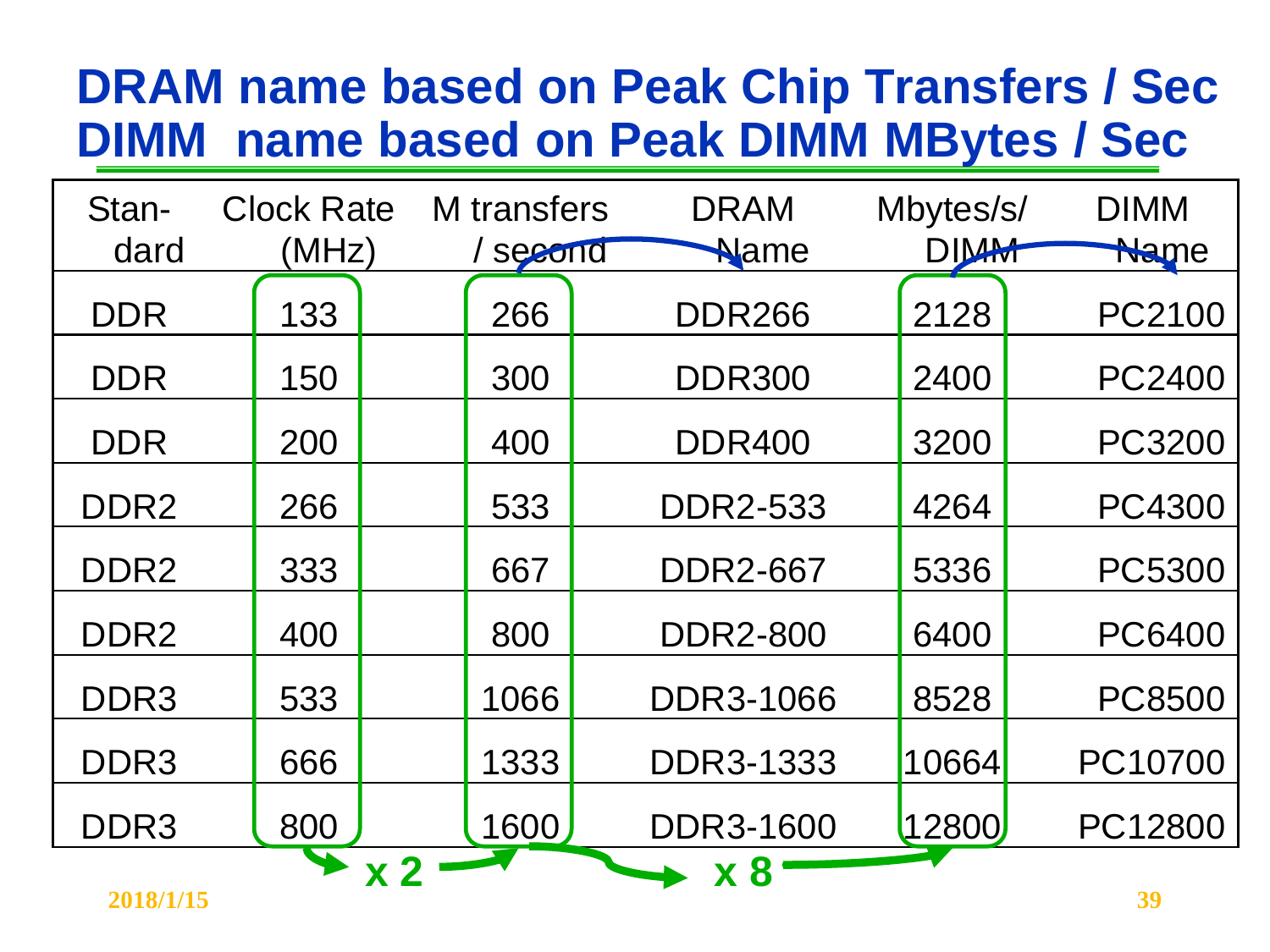# **Need for Error Correction!**

- **Motivation:**
	- **Failures/time** *proportional* **to number of bits!**
	- **As DRAM cells shrink, more vulnerable**
- **Went through period in which failure rate was low enough without error correction that people didn't do correction**
	- **DRAM banks too large now**
	- **Servers always corrected memory systems**

### • **Basic idea: add redundancy through parity bits**

- **Common configuration: Random error correction**
	- » **SEC-DED (single error correct, double error detect)**
	- » **One example: 64 data bits + 8 parity bits (11% overhead)**
- **Really want to handle failures of physical components as well**
	- » **Organization is multiple DRAMs/DIMM, multiple DIMMs**
	- » **Want to recover from failed DRAM and failed DIMM!**
	- » **"Chip kill" handle failures width of single DRAM chip**

**2018/1/15 40**